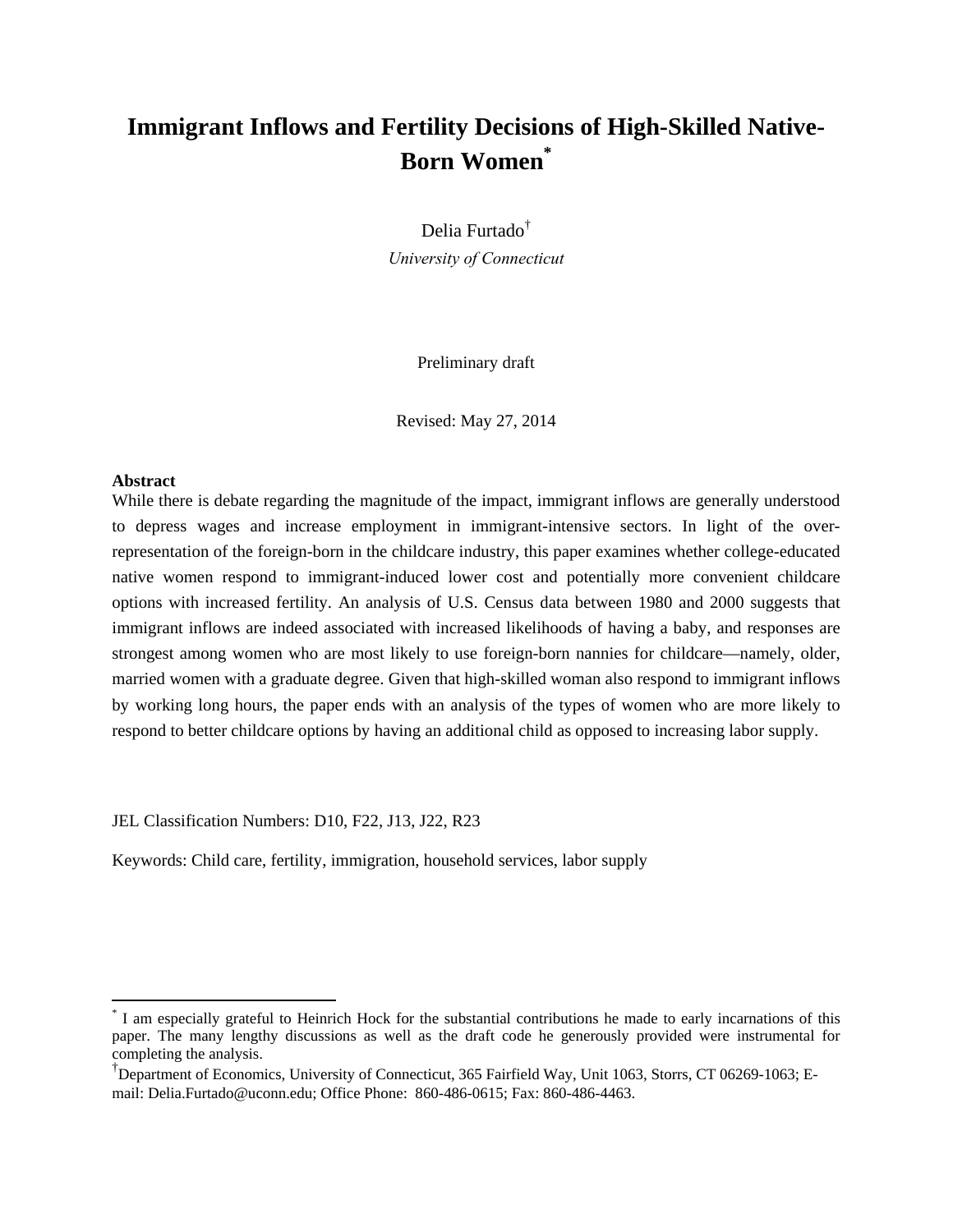# **1 Introduction**

The foreign-born population of the United States has quadrupled since the passage of the Immigration and Nationality Act in 1965. Among politicians and academics, this has led to substantial interest in the socioeconomic consequences of the recent waves of immigration to the United States. Much of the existing research focuses on the potentially negative impact of immigration on the wages and employment rates of natives (Borjas 2003; Card 2001). Less attention has been paid to the potential benefits accruing to natives from immigration. This paper considers the impact of low-skilled immigrant inflows on childcare costs and how natives respond in terms of fertility decisions.

 Decreases in the price and increases in the availability of childcare brought about by low-skilled immigration should imply reductions in the cost of childrearing. However, the theoretical impact of lower childrearing costs on childbearing is unclear given that women may respond to these lower costs by increasing labor supply (Blau and Robins 1989) instead of increasing fertility. Cortes and Tessada (2011) find that low-skilled immigration to large U.S. metropolitan areas led to increases in the number of hours worked of women at the top of the wage distribution. If these labor supply responses are sufficiently large, then immigrant-induced decreases in childcare costs may even decrease the likelihood of having a second or third child. Thus, the relationship between immigrant inflows and childbearing is an empirical question.

 Any analysis of the impact of immigrant inflows must address the fact that immigrant location decisions are not exogenous. Estimates from our preferred city fixed effects specifications are biased upward if low-skilled immigrants are increasingly likely to settle in cities where high-skilled native-born women are developing stronger preferences for large families. On the other hand, if cities with booming economies are attracting more immigrants while at the same time providing better labor market opportunities for high-skilled women, then our ordinary least squares estimates will be biased downward. To address these potential concerns, I take an instrumental variables approach, common in the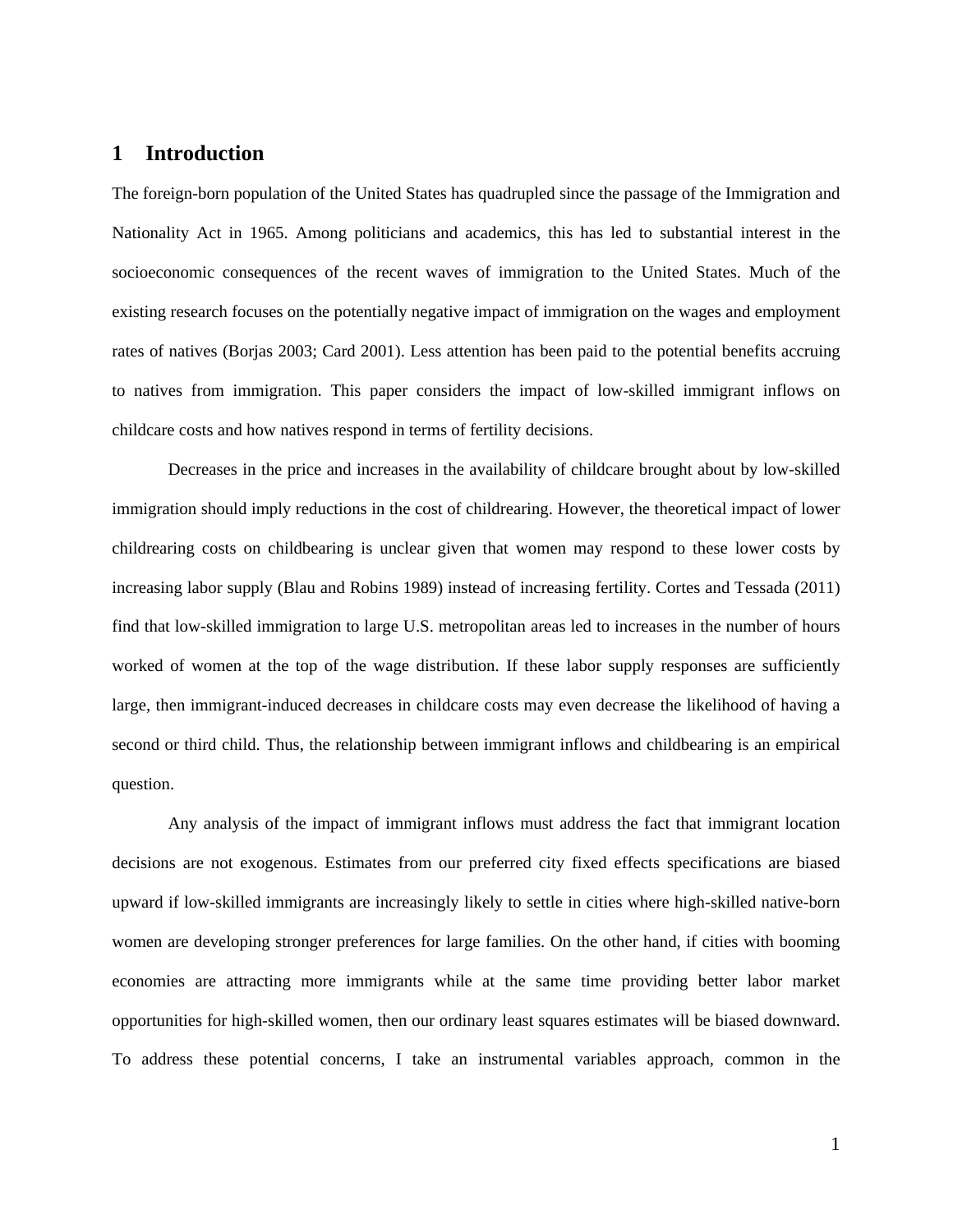immigration literature, which relies on the propensity of new entrants to locate in areas with high historical concentrations of immigrants from the same country of origin (Bartel 1989; Card 2001).

 Using data from the 1980 through 2000 U.S. Censuses on U.S.-born childbearing age women with college degrees, I find that increases in the number of low skilled immigrants in a city are associated with an increased probability that women in that city have given birth to a child within the previous year. Instrumental variables models suggest an even stronger impact implying that immigrants are less attracted to high fertility cities. I also show that immigrant inflows affect women of all ages and have the strongest impact on the decision to have higher order births. Estimates suggest an especially large impact on the decision to have a fourth child.

 For evidence that immigrants are impacting native fertility decisions via childcare markets, I start by showing that metropolitan areas receiving more immigrants over time have larger decreases in the median wages of childcare workers. Pointing to a labor supply shock, a greater share of the labor force is working as childcare workers in these cities, although this latter effect is very small and not precisely estimated.

 Next, I examine whether it is indeed the women that are most likely to use formal childcare options--as opposed to caring for their own children full time or using friends and family for childcare who are most sensitive to immigrant inflows. Results suggest that women with graduate degrees are more sensitive to immigrant inflows than women with only college degrees. This points to a role played by childcare markets given that higher skilled women are less likely to live near family members and have higher opportunity costs of leaving the labor force. Interestingly, unmarried women do not at all respond to immigration to their cities by having additional children which makes sense if unmarried women are less likely to have carefully planned pregnancies.

 As discussed above, this analysis complements a growing literature showing that women tend to work more hours in response to reduced childcare costs. While some women may respond to lower childcare costs by both increasing hours at work and having an additional child, it is probably more likely that some women respond to lower childcare costs by working longer hours while others respond by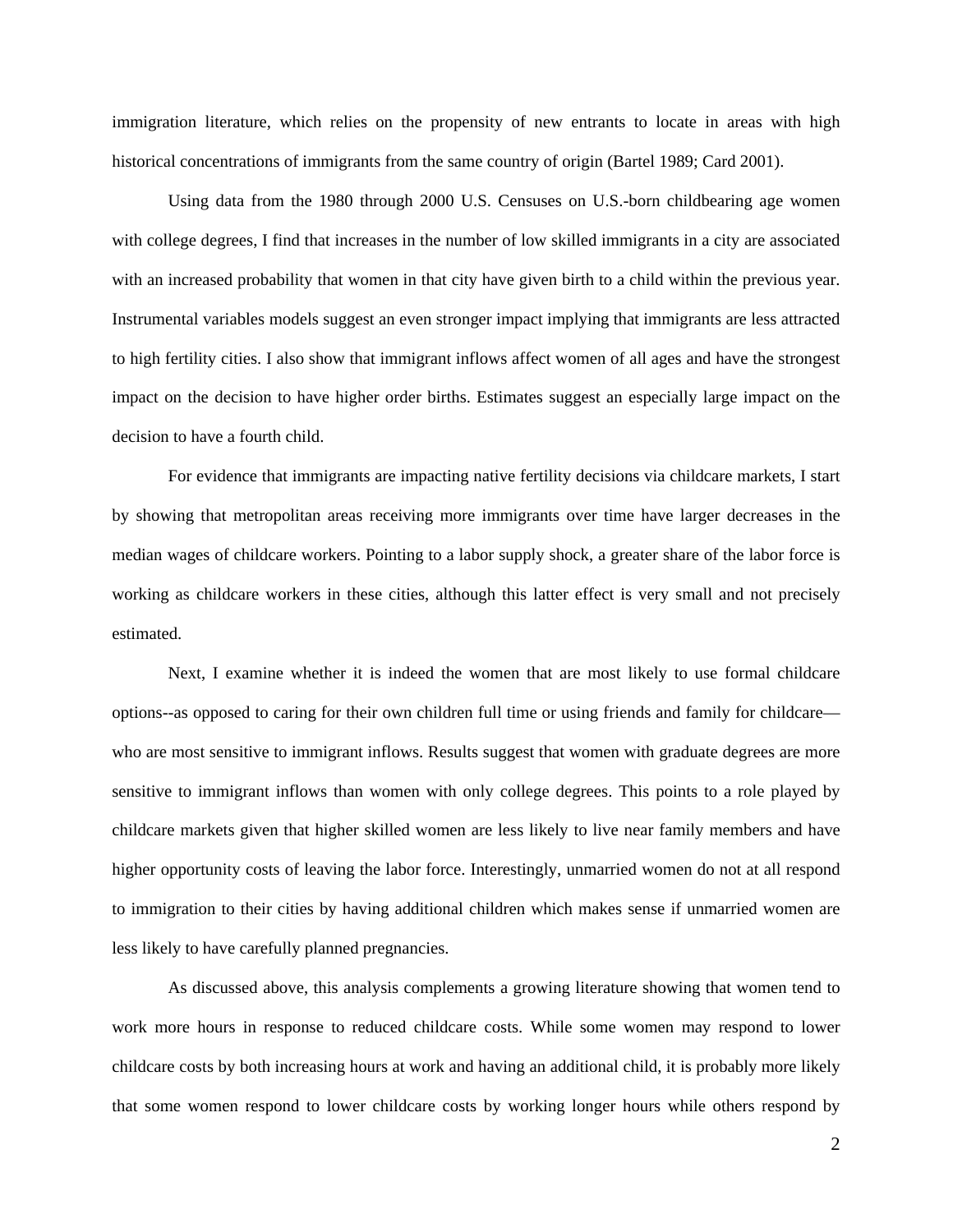having an additional child. Because some policy-makers may be especially interested in increasing fertility rates while others may care more about labor market gender gaps, it may be useful to know how different types of women respond to lower childcare costs so that policies may be targeted appropriately.

To examine this issue, I start by reproducing the result in the literature that immigrant inflows tend to increase labor supply of high skilled women, especially at the top of the hours worked distribution (Cortes and Tessada 2011). I then examine the characteristics of women that tend respond to immigrant inflows by having an additional child as opposed to increasing the likelihood of working more than 50 hours a week. Some of the relationships depend on how the effects are measured, but it is clear that women with graduate degrees are relatively more likely than women with just college degrees to respond to immigrant inflows by having an additional child. Also, 27 to 31 year olds have the highest relative fertility responses.

The paper proceeds as follows. Section 2 places the analysis within the context of the literature on fertility, labor supply, and childrearing costs. A description of the data as well as the empirical model follows in Section 3. Section 4 presents baseline results while Section 5 explores the mechanisms through which immigrant inflows impact fertility decisions of natives. Section 6 examines the types of women who are relatively more likely to respond to immigrant inflows by changing fertility decisions as opposed to labor supply decisions. Finally, Section 7 provides additional discussion and concluding remarks.

### **2 Background**

The relationships between childcare costs and fertility derived from even a simple economic model of simultaneous decision-making are fairly complicated (Blau and Robins 1989). A decrease in childrearing costs may increase desired fertility due to a standard price effect and increase desired labor supply by increasing the opportunity cost of time spent at home. Hasan and Zoabi (2011) present a model showing how high wage women might substitute housekeeping and babysitting services for their own time in household production thereby allowing them to increase fertility without sacrificing their careers. However, the time costs associated with childbearing, such as time spent on late night feedings, might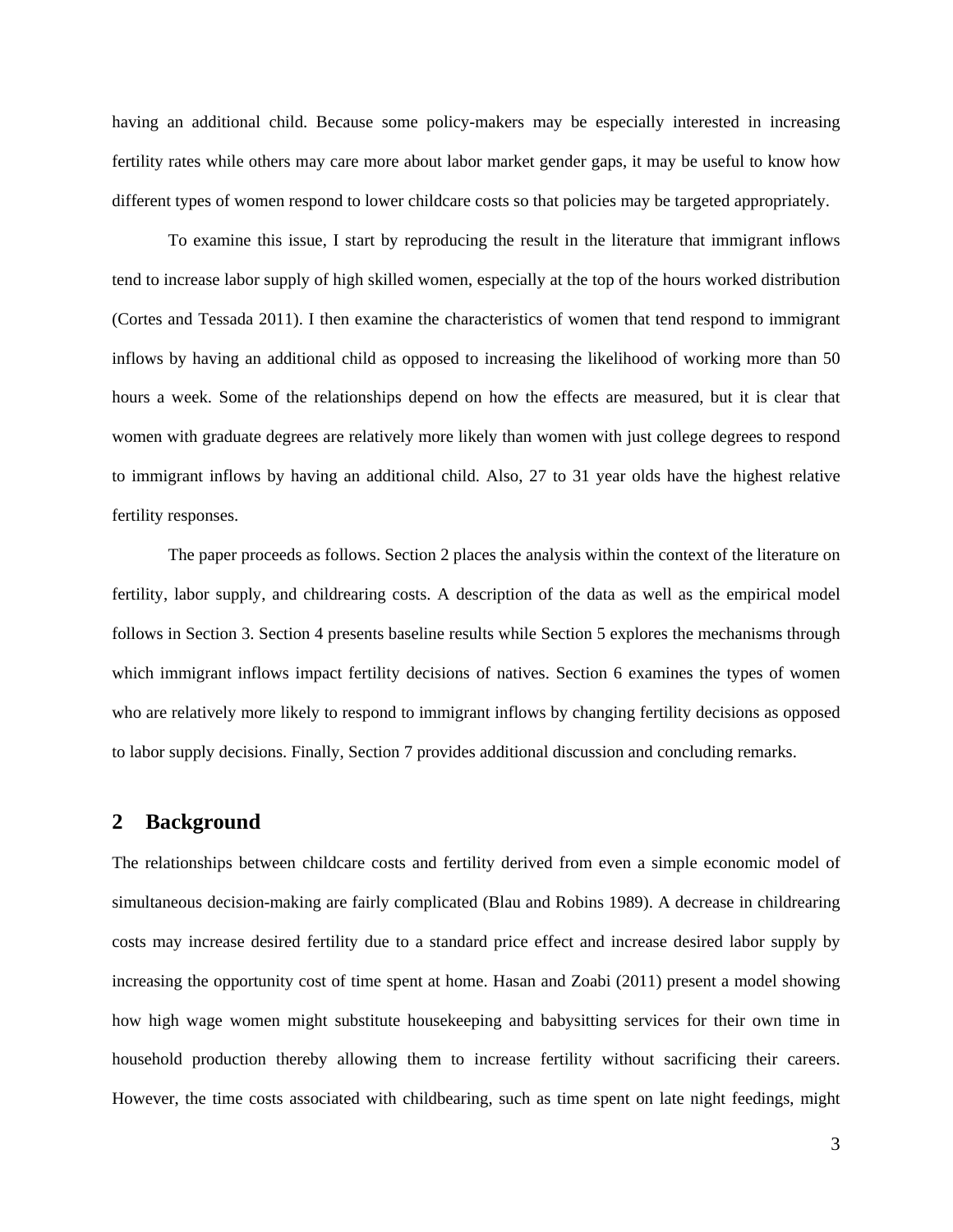offset the increase in desired labor supply, at least temporarily, for women who choose to have an additional child. It is also possible that the increase in desired labor supply is sufficient to induce a lower likelihood of childbearing if, for example, additional hours lead to promotions which make women rethink original plans to have a third or fourth child. Taking the opposite perspective, Lehrer and Kawasaki (1985) suggest that when adequate childcare is not affordable, women devote all of their energy into their domestic roles, thus increasing fertility. Hence, the net effect of changes in childrearing costs on fertility is an empirical question.

A number of studies have considered the relationship between childcare subsidies and fertility. For example, Mörk, Sjögren, and Svaleryd (2009) examined a Swedish childcare subsidy reform, finding that lower childcare costs led to higher fertility. Gonzalez (2011) also found a fertility response to an unanticipated universal child benefit in Spain. It is difficult to determine whether these results extend to a U.S. context where childcare subsidies are relatively small, at least for families in the middle and upper ends of the earnings distribution.

A handful of papers have considered the effects of childcare costs on both employment and fertility outcomes using U.S. data. Mason and Kuhlthau (1992) examined mothers' perceptions as to whether the availability of child care constrained their employment and fertility decisions. Blau and Robins (1989) analyzed transitions among employment and fertility states as related to geographic variation in weekly childcare expenditures. Modeling female labor supply and fertility jointly within a dynamic model, Moffitt (1984) found that higher wages are associated with shifts in lifetime profiles of fertility and employment. Taking a different approach, Stolzenberg and Waite (1984) examine how variation in the individual-level association between fertility and labor force participation is explained by conditions in the local childcare market. All of these studies provide results suggesting that lower childcare costs increase fertility but rely on potentially endogenous cost measures.

My analysis contributes to the childcare cost literature, but the main focus is on the effect of lowskilled immigration on fertility decisions of high-skilled native women. Despite large increases in the demand for child care in the United States over the years, there has been only a slow rise in its price,

4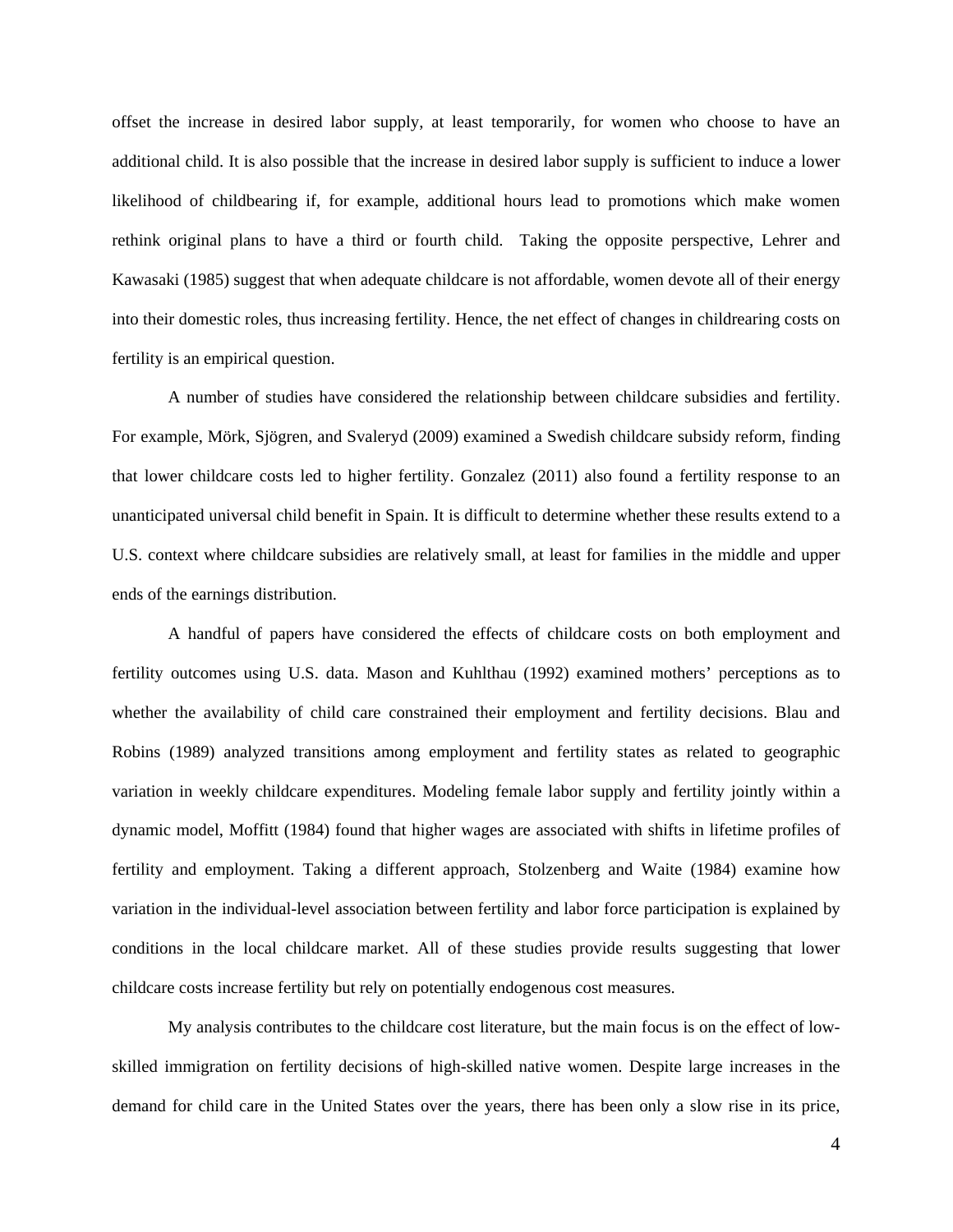which Blau (2001) attributes to a large "unexplained" increase in the supply of labor to the childcare market. Blau and Curry (2006) suggest that the large numbers of low-skilled immigrants may have contributed to this phenomenon.<sup>1</sup> Cortes (2008) shows that low-skilled immigration has led to reductions in a pooled index of non-traded goods and services in major U.S. cities. Cortes and Tessada (2011) provide evidence that low-skilled immigration to the United States led to an increase in the hours worked among women at the top of the wage distribution. Similar conclusions have been reached for high skilled native females in Spain (Farré, Gonzalez, and Ortega 2011), Italy (Barone and Mocetti 2011), and Hong Kong (Cortes and Pan 2011). Furtado and Hock (2010) show that the correlation between fertility and labor force participation has become less negative in cities experiencing larger increases in their foreignborn populations. To my knowledge, no other paper directly examines the effect of immigrant inflows on fertility rates of high skilled native-born women.

## **3 Data and Empirical Specification**

#### **3.1 Data**

 $\overline{a}$ 

The main sample was drawn from the U.S. Census Bureau's 1980, 1990, and 2000 public-use microdata sample (PUMS) files, while the 1970 census provided additional data used to construct the instrumental variable. All data were obtained from the Integrated Public Use Microdata Series (IPUMS, Ruggles et al. 2010).

The analysis focuses on low-skilled immigrants and high-skilled non-Hispanic native females of child-bearing age (age 22 to 39). Sharply differentiating immigrants and natives by skill minimizes the possibility of competition for jobs, which might directly affect female employment prospects. Analyzing non-Hispanic native females avoids non-market channels of influence, such as social norms and peer effects, which might arise from inflows of low-skilled immigrants to the United States, the bulk of whom are from Latin America and tend to have higher fertility rates. In the robustness check section, I examine

 $1$  Our calculations using data from the U.S. Census indicate that in 1970 roughly one quarter of both working-age immigrants and natives had advanced beyond high school. By 2006 over 60% of working-age natives had completed some post-secondary education, while the majority of working-age immigrants had a high school degree or less.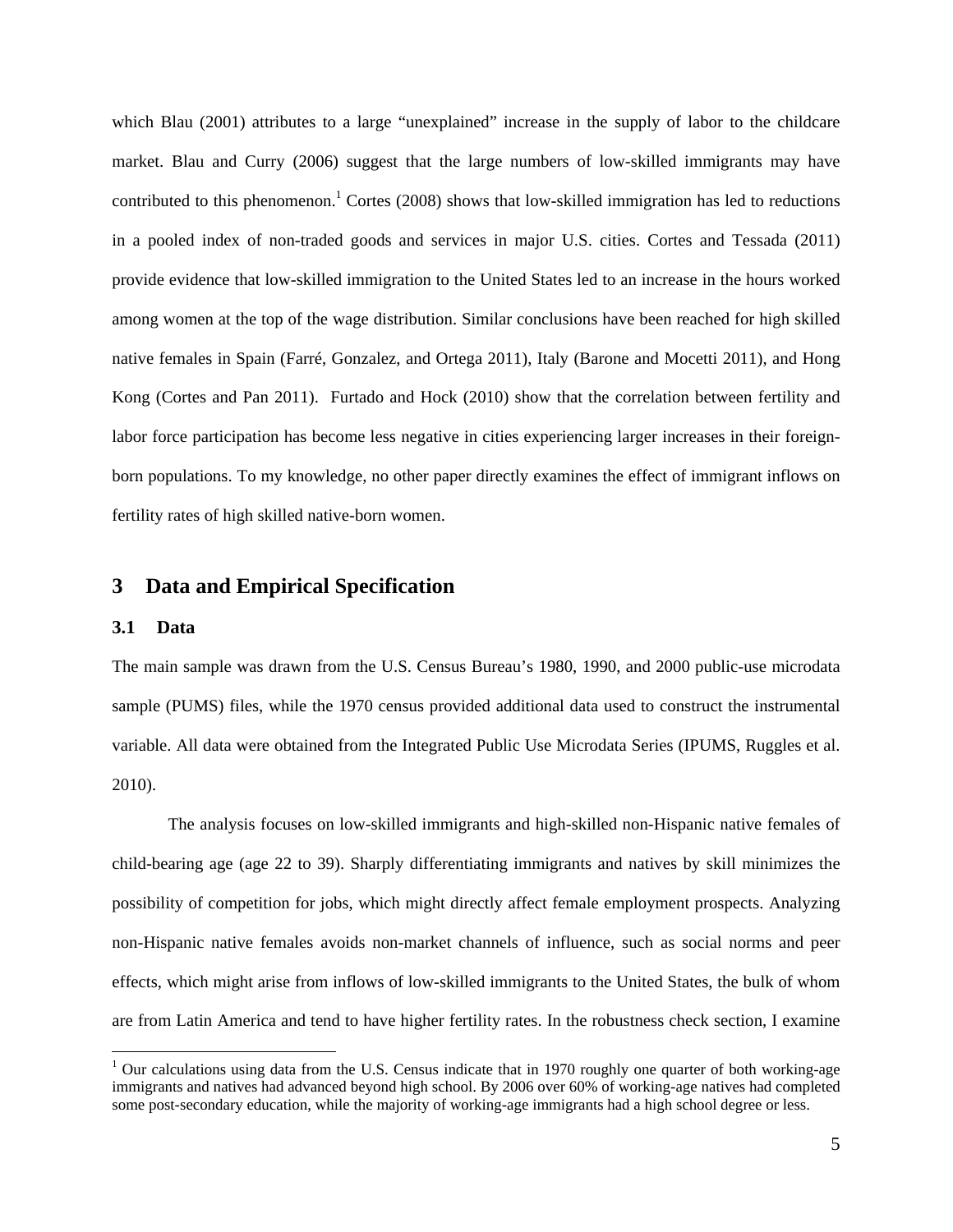whether and how these restrictions matter for conclusions. Skill classes are based on education. "Low skilled" implies having, at most, a high school degree and never having attended college, while "high skilled" implies having completed a bachelor's degree. The native-born women who are still in school are dropped from the sample.

The underlying geographic sampling units defined by the Census Bureau have changed over time. The resulting inconsistencies in the degree to which the population of a metropolitan area is covered in the microdata files makes it difficult to construct metro-level variables that are comparable across years. To reduce the potential influence of these inconsistencies on the estimates, I include in the analysis only those MSAs that have consistent codes in the IPUMS between 1970 and 2000.

#### **3.2 Empirical Specification**

 $\overline{a}$ 

Consider a basic fixed-effects model of the impact of low-skilled immigration using pooled data from multiple Census years:

$$
Y_{imt} = \beta_1 \log(LSI_{mt}) + \beta_2 \log(N_{mt}) + X_{imt}\beta_3 + \gamma_m + \gamma_t + e_{imt}
$$

where *Y<sub>imt</sub>* is equal to one if woman *i* living in MSA *m* in year *t* has a child who is less than a year of age in the household and zero otherwise.<sup>2</sup> The number of working age low-skilled immigrants is denoted *LSI* while *N* refers to the number of working age natives. MSA and year fixed effects are denoted  $\gamma_m$  and  $\gamma_t$ respectively while *e* is an error term. The vector of controls, *X,* includes a marriage dummy, a control for a graduate degree, and a full set of age dummies. To measure labor market opportunities for the high skilled women in the sample, I use the log of average yearly income among college-educated males living in the same MSA in the same year. To measure norms and preferences regarding family life, I use the proportion of the woman's age group living in her MSA in the same year that is married, the proportion black, and the proportion non-black and non-Hispanic. To minimize sampling error, I use only two age

 $2^2$  A mother who has given birth in the previous year but whose baby does not reside with her will not be counted in this fertility measure. Adoptive mothers, however, are treated as if they have given birth. Despite this, I use "having given birth" and "have a baby in the past year" interchangeably with "having a young child in the household" throughout the paper.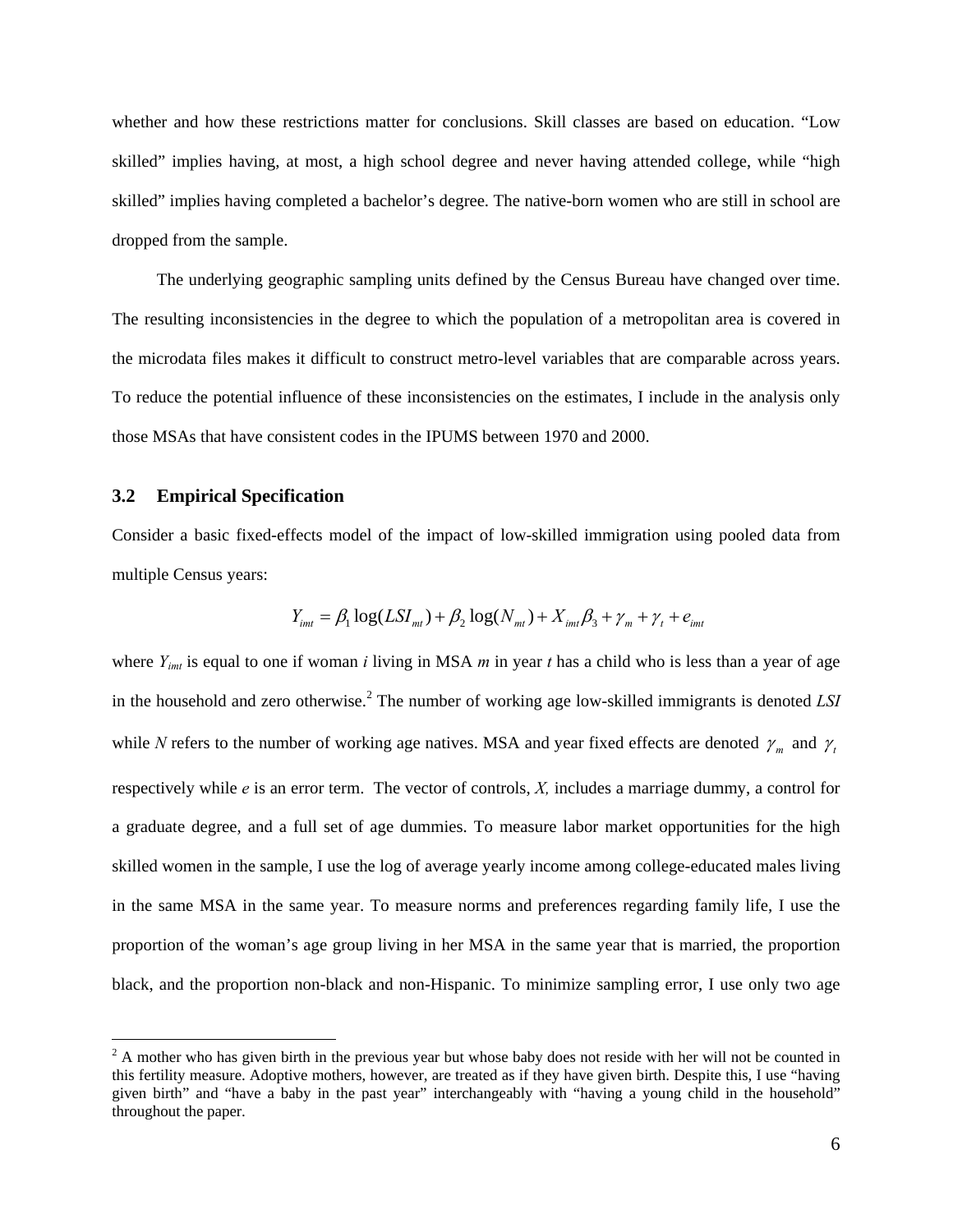groups (age 22-30 and age 31 to 39), but results are robust to constructing three age groups and not separating into age groups at all.

 Immigrant location decisions cannot be taken as exogenous even conditional on the controls used in the analysis. Immigrants may be drawn to areas with a booming labor market for low-skilled workers and shrinking market for high-skilled workers. The lower opportunity costs of time for high-skilled women may make childbearing more attractive. It is also possible that immigrants are attracted to cities with high demand for childcare workers—ie., cities with high birth rates. For both of these reasons, ordinary least squares estimates may yield upward biased estimates of the causal effect of immigration. Alternatively, immigrants may be attracted to cities with booming economies for both high skilled and low-skilled workers. If high skilled female workers are less likely to bear children when their opportunity costs are high, then the OLS estimate of the effect of immigration would be attenuated. To address all of these potential concerns, I rely on an instrumental variables (IV) approach to identify the causal impact of low-skilled immigration. Instrumental variables should also address attenuation bias in the estimated *β*s due to measurement error in the foreign born population variable.

The instrument is based on the propensity of new immigrants to locate in areas with a relatively large existing concentration of co-ethnics (e.g. Bartel 1989). Following a similar line of reasoning as Card (2001), Cortes (2008), and Cortes and Tessada (2011), the instrument uses historical enclaves to predict the flow of subsequent migrants across MSAs. More specifically, the instrument for the log of *LSI* is the log of

$$
INST_{mt} = \sum_{b} \frac{N_{m,1970}^{b}}{N_{1970}^{b}} \times \left[ NLS_{t}^{b} - NLS_{1970}^{b} \right]
$$

For each country of birth, *b*, the first term in this equation represents the fraction of all immigrants from country *b* living in MSA *m* in 1970. The second term represents the net change in the number of lowskilled working age adults from country *b* between 1970 and time *t*. To the extent possible given how the IPUMS has changed country codes over the years, I use the original countries in Card (2001) to construct the instrument.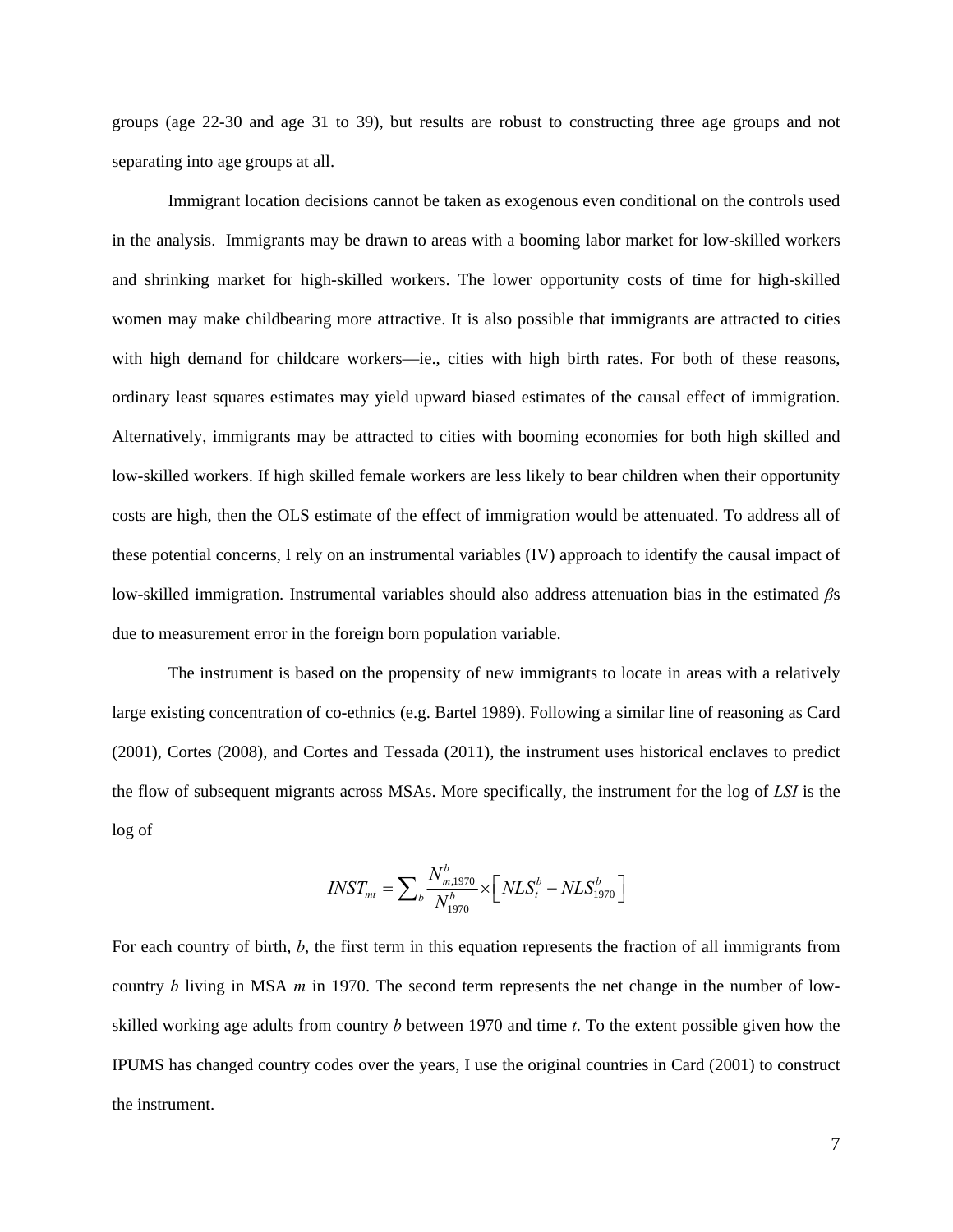The necessary criteria for the exclusion restriction to be met are very similar to those outlined by Cortes (2008). These criteria are as follows: (a) the initial distribution of immigrants must be uncorrelated with differential changes in relative economic conditions affecting the fertility across MSAs 10 to 30 years later, and (b) differential economic changes among MSAs should not affect the overall inflow of low-skilled immigrants to the United States. Although it is impossible to test them directly, I conduct a series of robustness checks that support the assumptions underlying the exclusion restrictions.

# **4 Descriptive Statistics and Baseline Results**

Table 1 provides descriptive statistics of the variables used in the analysis, both in total and separated by whether the percent immigrant in a person's MSA is above or below the mean in the sample. Recall that the sample consists of non-Hispanic native-born women between the ages of 22 and 39 with at least a college degree. Interestingly, the women in high immigrant cities are slightly less likely to have given birth in the previous year. However, these high immigrant areas also tend to be more populous, slightly richer, and have greater shares of non-whites. They also have a smaller proportion of married women potentially suggesting weaker family norms. The variables measured at the individual level follow similar patterns. Women in high immigrant MSAs are also more likely to have graduate degrees. These patterns point to the importance of regression analysis for interpreting the relationship between immigration and fertility.

Table 2 presents baseline empirical results. Standard errors are all clustered at the MSA-year level throughout. To provide a sense for the basic cross-sectional relationship between the number of immigrants in a city and fertility, column 1 provides estimates from an ordinary least squares model with the full set of controls but without including MSA fixed effects. Estimated coefficients on the control variables imply that married women with just a college degree are more likely to have an infant in the household. Black women are more likely than white women to have recently given birth, but Asian women are less likely. Women residing in richer cities, as measured by average yearly incomes of college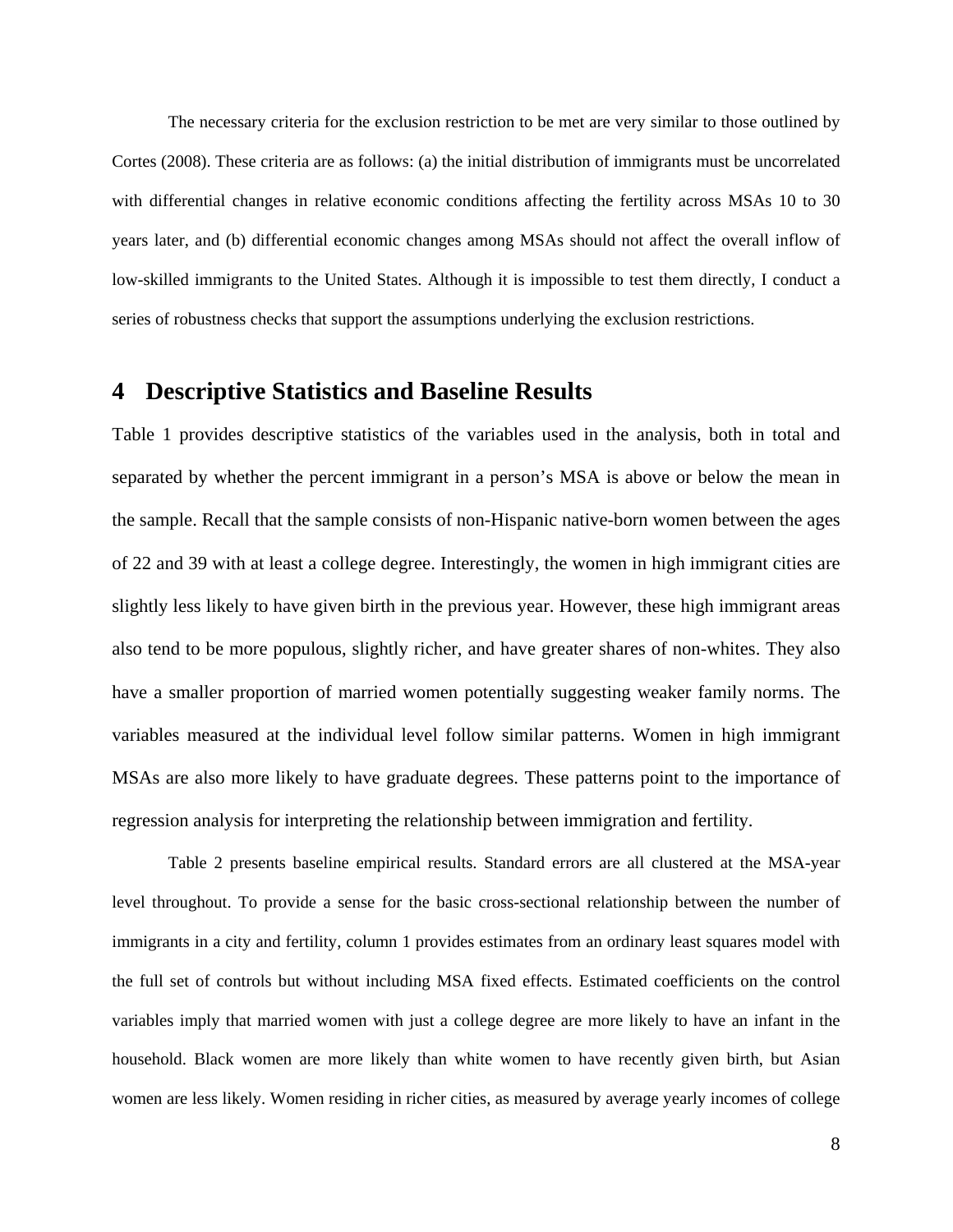educated males, are more likely to have recently had a baby. Not surprisingly, women living in areas where more women of their age group are married also have higher fertility rates.

 The OLS estimate on the variable of interest suggest that, holding the number of natives in the MSA as well as the other control variables constant, a hundred percent increase in the number of lowskilled immigrants--note that the total number of immigrants in the US about doubled between 1980 and 2000--is associated with a 0.1 percentage point increase in the probability that a high skilled-native born woman has an infant in the household. Not much credence should be placed on these results given that there may be several unobserved city characteristics that are both attractive to immigrants and make high skilled women prefer larger families. To address these city-specific time-invariant unobservables, MSA fixed effects are added in column 2. The estimated immigration coefficient is larger in this model suggesting that in the cross-section, cities that tend to have large immigrant populations also tend to have lower fertility rates. This model suggests that a hundred percent increase in the number of low-skilled immigrants within the same MSA over time is associated with a 0.3 percentage point increase in the probability that high skilled women in that MSA give birth.

 It is useful to think about timing in these specifications. All of the variables in the models are measured in the same year, and it is impossible that the foreign-born population in a given year has a causal impact on the probability that a woman gave birth the year before. However, the fixed effects specification exploits within MSA-between decade changes in the size of the foreign-born population. While this measure changes discretely from decade to decade, the actual foreign-born population is changing continuously between decades. Therefore, for example, the 2000 foreign born population is likely a fine measure of the foreign-born population around 1997 when women were making pregnancy decisions about children born in the year 1999. Surely, the 2000 measure is better than the 1990 measure.<sup>3</sup>

 $\overline{a}$ 

 $3$  It is possible to get yearly estimates of the foreign-born population from the Current Population Survey for years following 1994 but not before that.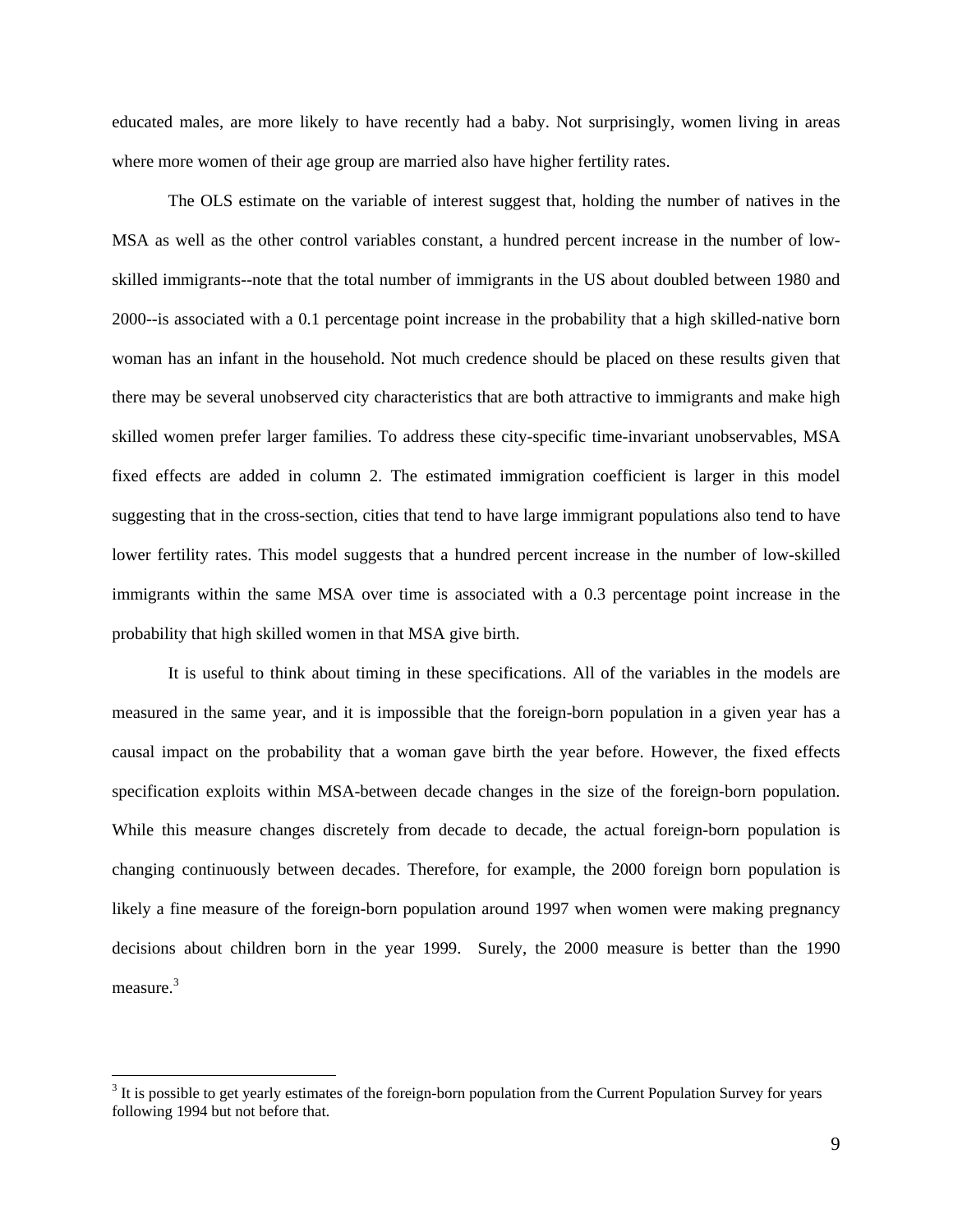Estimates from the MSA fixed effects models will also be biased if there are time-varying determinants of fertility that are correlated with the number of immigrants in a city. If, for example, lowskill industries are replacing high-skill industries in a city, we may observe increases in fertility rates among high skill women alongside large immigrant inflows not because immigrants are providing inexpensive childcare but because women face lower opportunity costs of leaving the labor force to raise children. Alternatively, if immigrants tend to move to cities with booming economies for both the lowskilled and high-skilled labor force, the MSA fixed effects models will yield underestimates of the true causal impact of immigrant inflows.

 Results shown in column 3 of Table 2 suggest that the second scenario is more likely. Note that the F statistic of 30 reveals a strong first stage relationship. The second stage estimate suggests that, holding the size of the native population constant, a 100 percent increase in the number of low-skilled immigrants in a city yield a 2.2 percentage point increase in the likelihood that a high-skilled woman has a child of less than a year old in the household.

 The measure of fertility used in this paper tells us whether immigrant inflows are associated with the probability of having a child at a particular time, but it is possible that large immigrant inflows change the timing of births without changing total fertility. Because my identification strategy relies on crossdecade changes, and a woman's births typically do not fall neatly towards the end of any particular decade, it would be difficult to interpret results of models with total number of children in the household as the dependent variable. To learn something about whether immigrant inflows are likely to impact completed fertility, I separate the sample by age. Panel A of Table 3 shows that while the effect of immigrant inflows appears to be slightly smaller for women in the oldest group, the estimates are not actually statistically different from each other. Given that the oldest women in the sample cannot decrease future fertility to compensate for increases in current fertility, it seems likely that when women face immigrant-induced lower childcare costs, they do increase completed fertility.

 I also examine whether immigrant inflows have the greatest impact on the decision to have a first, second, or higher order child. The first column in Panel B of Table 3 shows results when the sample is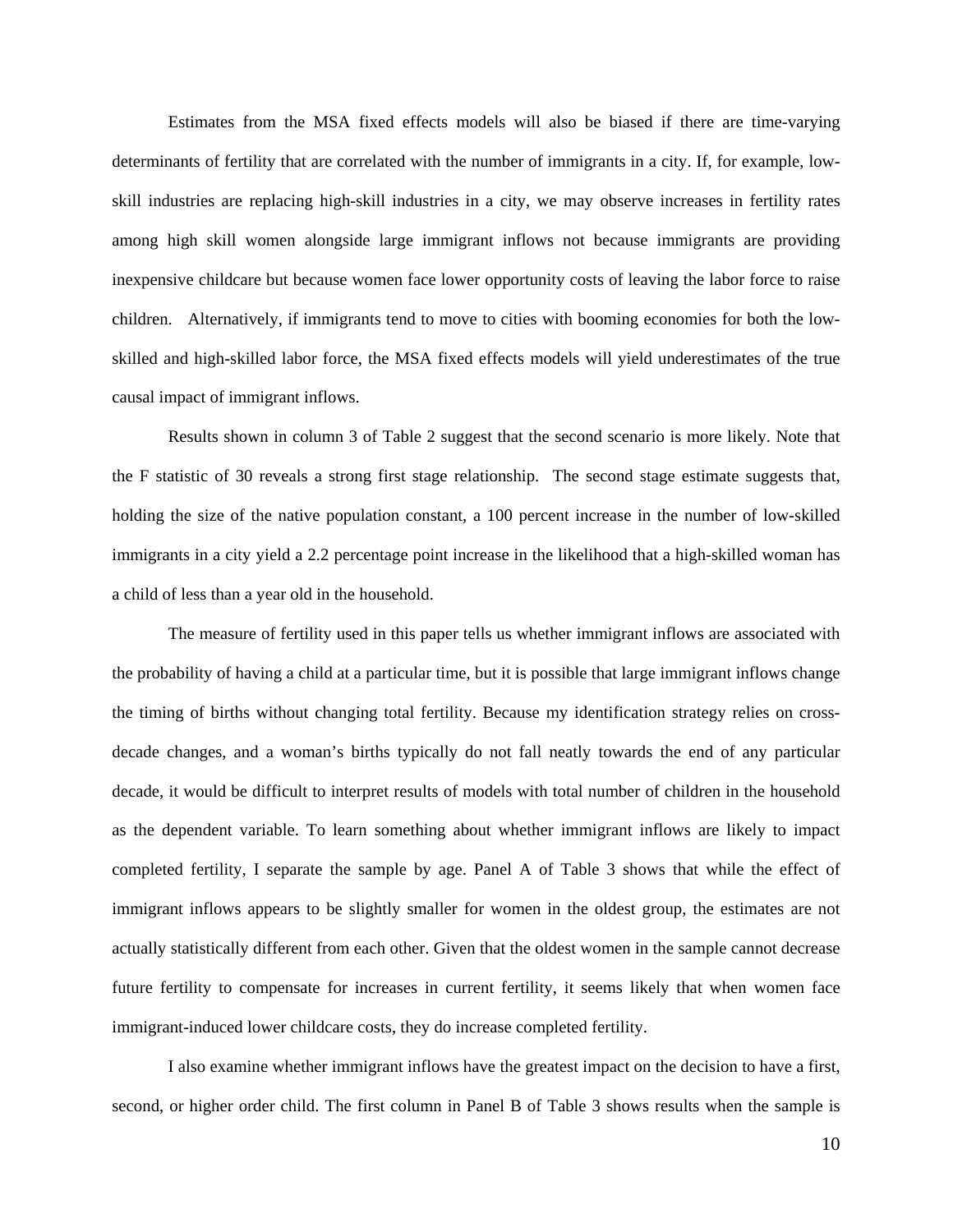limited to women with either zero or one child in the household, column 2 limits the sample to women with one or two children, column 3 two or three children, and column 4 three or four children. The estimates suggest that women are most responsive to immigrant inflows when deciding to have higher order births. In fact, the estimated immigration coefficient is quite large for the decision to have a fourth child, more than double that of the decision to have a third child and more than six times that of the decision to have a first child.

# **5 Mechanisms**

 $\overline{a}$ 

#### **5.1 An Analysis of Childcare Labor Markets**

The baseline estimates show that high skilled women respond to immigrant inflows by increasing fertility. However, even if the estimates can be interpreted as causal, they do not guarantee that immigrants affect fertility outcomes through childcare markets. As a first step towards showing that immigrants are in fact affecting fertility through childcare costs, I examine whether immigrant inflows lead to decreases in childcare costs as measured by wages of childcare workers. The wage bill accounts for between 60% and 70% of the operating expenses at formal and home-based childcare centers (Blau and Mocan 2002; Helburn and Howes 1996), and likely represents an even higher share of the final costs of informal childcare providers. Thus, wages of workers are used as a measure of the price of the associated services.

Consider a basic fixed-effects model of the impact of low-skilled immigration again using pooled data from multiple Census years:

$$
w_{mt} = \gamma_1 \log(LSI_{mt}) + \gamma_2 \log(N_{mt}) + \mu_m + \mu_t + \lambda IncControl_{mt} + \varepsilon_{mt}.
$$

The dependent variable  $W_{mt}$  is the log of the median hourly wage childcare workers in metropolitan area *m* in year *t*. The variable *IncControl*  $_{mt}$  denotes the log of income per capita among working-age male college graduates.<sup>4</sup> The other variables are defined as in equation (1). Regressions are estimated using the

<sup>&</sup>lt;sup>4</sup> College graduates are likely to be high demanders of household services and, for the most part, will have incomes that are not directly tied to wages in low-skill services markets. Females are not included in the income measure since their labor supply and earnings are potentially endogenous with respect to changes in the cost of household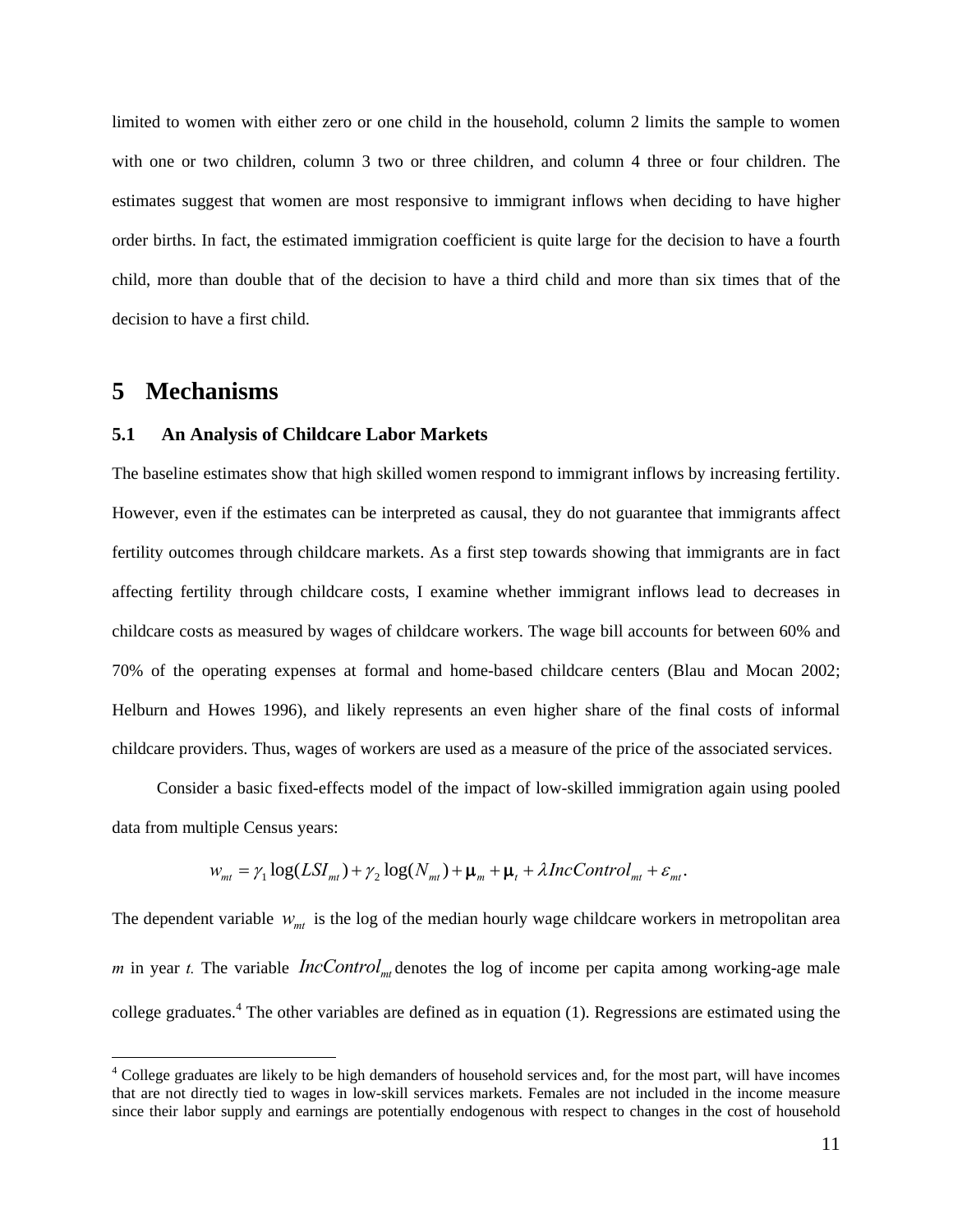number of high-skilled women in the MSA-year weights. Again, I keep only MSAs that are consistently defined in the IPUMS between 1970 and 2000.

Table 4 compares the impact of low-skilled immigration using different specifications applied to our panel of MSA-level data. All estimates are constructed using the Card (2001) instrumental variables (IV) strategy described above. Again, the first-stage F statistic of 27 substantially exceeds the weakinstruments critical value given in Stock and Yogo (2002). The estimated coefficient of -0.136 represents the percentage change in the median wage of childcare workers caused by a one percent increase in the size of the low-skilled immigrant population. This estimate is considerably larger than most existing estimates of the wage effects low-skilled immigration (Friedberg and Hunt 1995; Card 2001). However, much of this research is based on examining broad skill classes, rather than specific occupations. Childcare is very labor intensive, as compared with the larger low-skilled labor market, providing little room for capital adjustments. Although statistically insignificant and very small in magnitude, the point estimate in the second column of Table 4 indicates that low-skilled immigration resulted in expansions in the share of the local workforce concentrated in the childcare occupation suggesting a labor supply shock.

Beyond effects on the childcare industry, low skilled immigrant inflows might impact other sectors that provide substitutes for maternal care. The remaining columns of Table 4 show the effects of lowskilled immigration on the wages and the share of the labor force working as housekeepers and food preparation workers. While estimates are negative, immigrant inflows do not appear to significantly affect wages in these sectors, although they are associated with increases in the share of the labor force working in food services. To summarize, the evidence suggests that immigrant inflows do represent supply shocks to the childcare sector. Wages of childcare workers decrease in response to more foreign born workers in a city implying that childcare costs faced by high skilled women who purchase childcare in the market are lower.

services. To account for top-coding, which was only an issue in 1980, I impute values for individuals whose income had been top-coded using a region-specific Pareto extrapolation.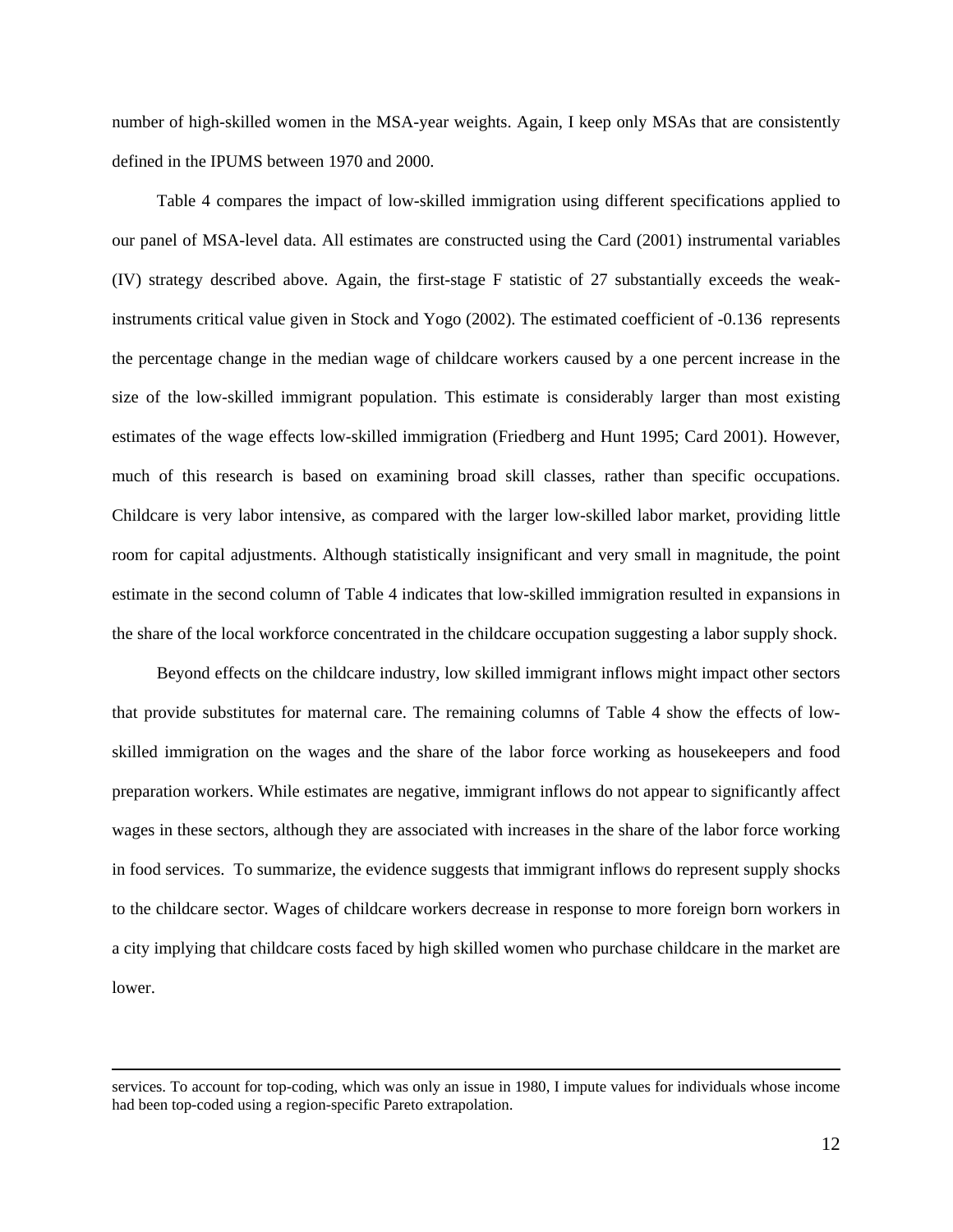#### **5.2 Heterogeneous Impacts of Immigrant Inflows on Fertility**

For further evidence that immigrant inflows are impacting native fertility rates through childcare costs, I consider whether the types of women who are likely to be more sensitive to changes in childcare costs are in fact more responsive to immigrant inflows when making fertility decisions. The first two columns of Table 5 allow us to compare immigration impacts on women with a graduate degree to women with just a college degree. While the more highly educated will tend to have higher household incomes and so may be less sensitive to changes in childcare costs, they are also more likely to work long hours and less likely to live around family members making them more dependent on nannies and other non-family full-time childcare providers for the care of their children. If these high-skilled women are more likely to work in jobs that often require unplanned late nights in the office (and have husbands with similar types of jobs), they may be especially likely to use nannies, who are often foreign-born, as opposed to formal childcare centers. Results shown in the first two columns of Table 5 suggest that indeed fertility rates of women with graduate degrees are more responsive to immigrant inflows than fertility rates of women with just college degrees.<sup>5</sup>

 The following two columns of Panel A in Table 5 present estimates of immigrant impacts on a sample of married women and unmarried women. Results suggest that the paper's main results are driven by married women; the point estimate in the unmarried sample is a fairly precise zero. If unmarried women are less likely to plan their pregnancies, it makes sense that they would be less sensitive to changes in childcare costs. Panel B of Table 5 presents estimates of immigrant impacts constructed from samples separated by race. Results suggest that it is only white women's fertility patterns that change in response to immigrant inflows.

 $\overline{a}$ 

 $<sup>5</sup>$  I only include women with a college degree in the main sample out of concern that immigrant inflows directly</sup> impact the wages and types of jobs available to low skilled native-born women. Since college educated women are not easily substituted with low skilled immigrant labor, I feel more comfortable in arguing that the main effect of immigration on these women operates through childcare markets. Nevertheless, in Appendix Table A1, I also compare impacts for women with less than a college degree. Notice that immigrant inflows impact women with at most some college completed. They have no impact on the fertility decisions of women with a high school degree or less.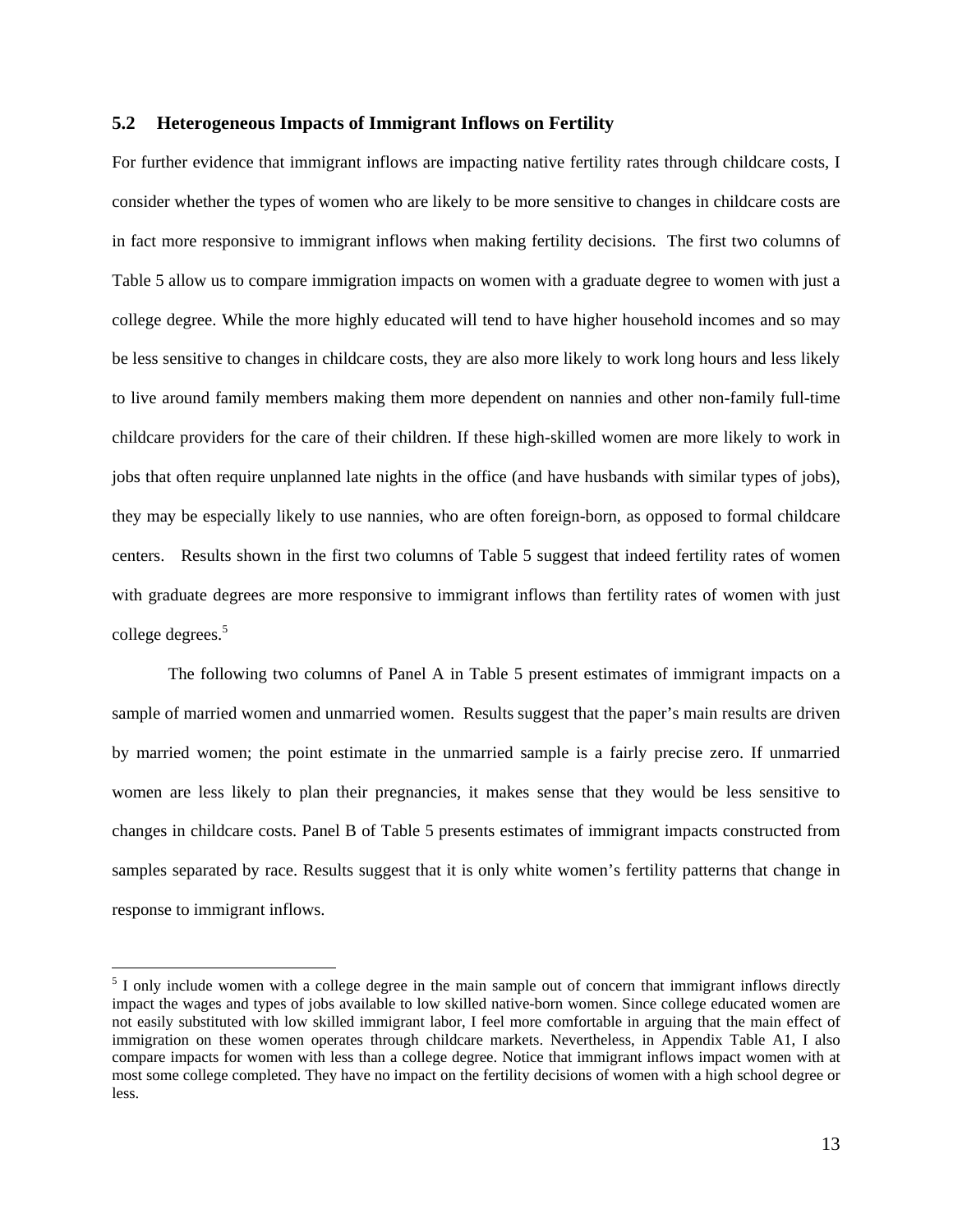# **6 Labor Supply Responses to Immigrant Inflows**

While this paper presents evidence suggesting that high-skilled native born women respond to immigrant inflows by increasing fertility, there is also a growing literature showing that women respond to immigrant inflows by increasing labor supply (e.g. Cortes and Tessada 2011). It is possible that with lower childcare costs, women can both have more children and work long hours. In fact, Furtado and Hock (2009) show that immigration to an MSA results in a less negative correlation between fertility and labor force participation in that MSA. However, it also possible that some women respond to lower childcare costs by working more hours and not changing or even decreasing their desired number of children while other women respond with increases in fertility even if it comes at the expense of working long hours in the labor market, at least temporarily.

 To examine this issue, I start by reproducing the general labor supply results from the literature using my data and basic empirical specification. The first column of Table 6 shows the impact of immigrant inflows on the probability of working more than zero hours in a typical week. Column 2 shows the impact on the probability of working more than 20 hours, column 3 the impact on 35 hours, and column 4 the impact on 50 hours. Consistent with the findings in Cortes and Tessada (2011), the largest effects are on labor supply at the high end of the hours of work distribution. Interestingly, immigrant inflows tend to decrease the probability of working more than zero hours in a typical week.<sup>6</sup> Although this pattern may appear odd, it is consistent with a story whereby mothers of very young children temporarily exit from the labor force to care for children but upon returning to the work force, work very long hours. For the remainder of the analysis, I focus my study of labor supply on the decision to work more than 50 hours in a typical week.

 To learn more about the types of women that are relatively more likely to respond to changes in childcare costs by adjusting desired fertility as opposed to labor supply, I separate the sample by female characteristics and then compare the ratio of the estimated immigration coefficient in the fertility model to

 $\overline{a}$ 

 $6$  Cortes and Tessada (2011) estimate negative but statistically insignificant effects of immigrant induced increases in the low-skilled labor force on labor force participation.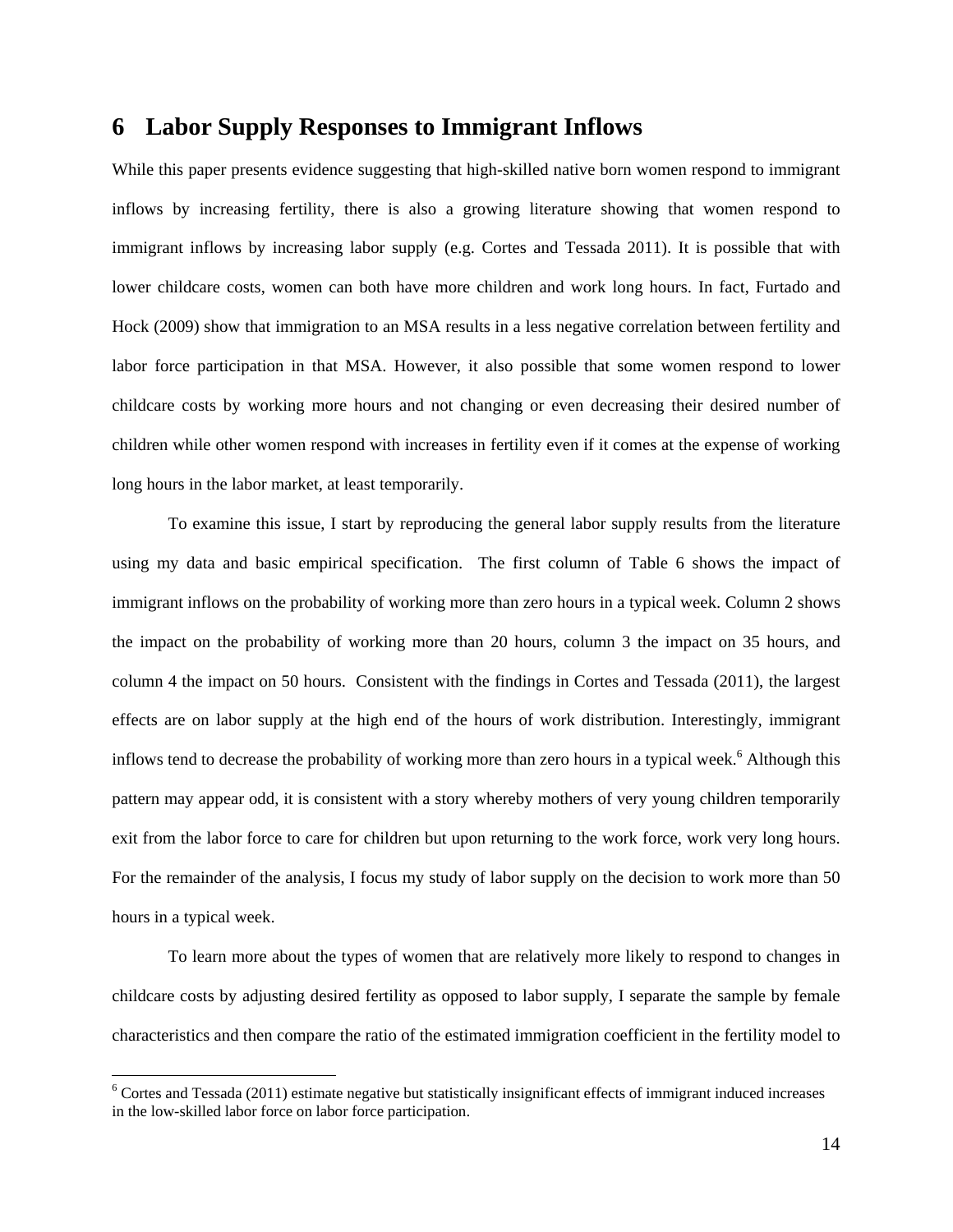the estimated immigration coefficient in the labor supply model across characteristics. I start by comparing women with graduate degrees to women with just a college degree. The first and third columns of Table 7 simply reproduce results from Table 5 showing that the more highly skilled women are more likely to give birth in response to immigrant inflows. The second and fourth columns show labor supply responses for these two groups. Again, when considering the probability of working more than 50 hours a week, women with graduate degrees are more sensitive to immigrant inflows than women with just a college degree.

 While the increase in the probability of working long hours is larger than the increase in the probability of giving birth for both groups of women, if we consider the ratio of the estimated immigrant inflow coefficients and compare this ratio across the two groups, the relative fertility response is a bit stronger for women with graduate degrees  $(.55 > .51)$ . It should be noted, however, that although both groups of women are about equally likely to have given birth in the previous year, Table 7 shows that women with graduate degrees are significantly more likely to work long hours in the labor market. If before taking the ratio of coefficients, we divide the fertility coefficient by the proportion of women with a small child in the home and divide the labor supply coefficient by the proportion of women who work more than 50 hours, the relative fertility response to immigrant inflows is significantly stronger for women with a graduate degree than women with just a college degree (1.04 > .72).

 Next, I compare fertility relative to labor supply responses of married and unmarried women. A natural prediction is that married women are relatively more likely to respond to lower childcare costs by having a child. This is especially likely given the evidence that on average, unmarried women do not at all increase fertility as a result of immigrant inflows (Table 5). The findings presented in Table 8 show that while married women respond to immigrant inflows by increasing the likelihood of having a child and working more than 50 hours a week by about equal amounts, unmarried women have very strong labor supply impacts but no fertility impacts. The ratio of the immigration coefficients, therefore, clearly point to stronger fertility responses of unmarried women to immigrant inflows.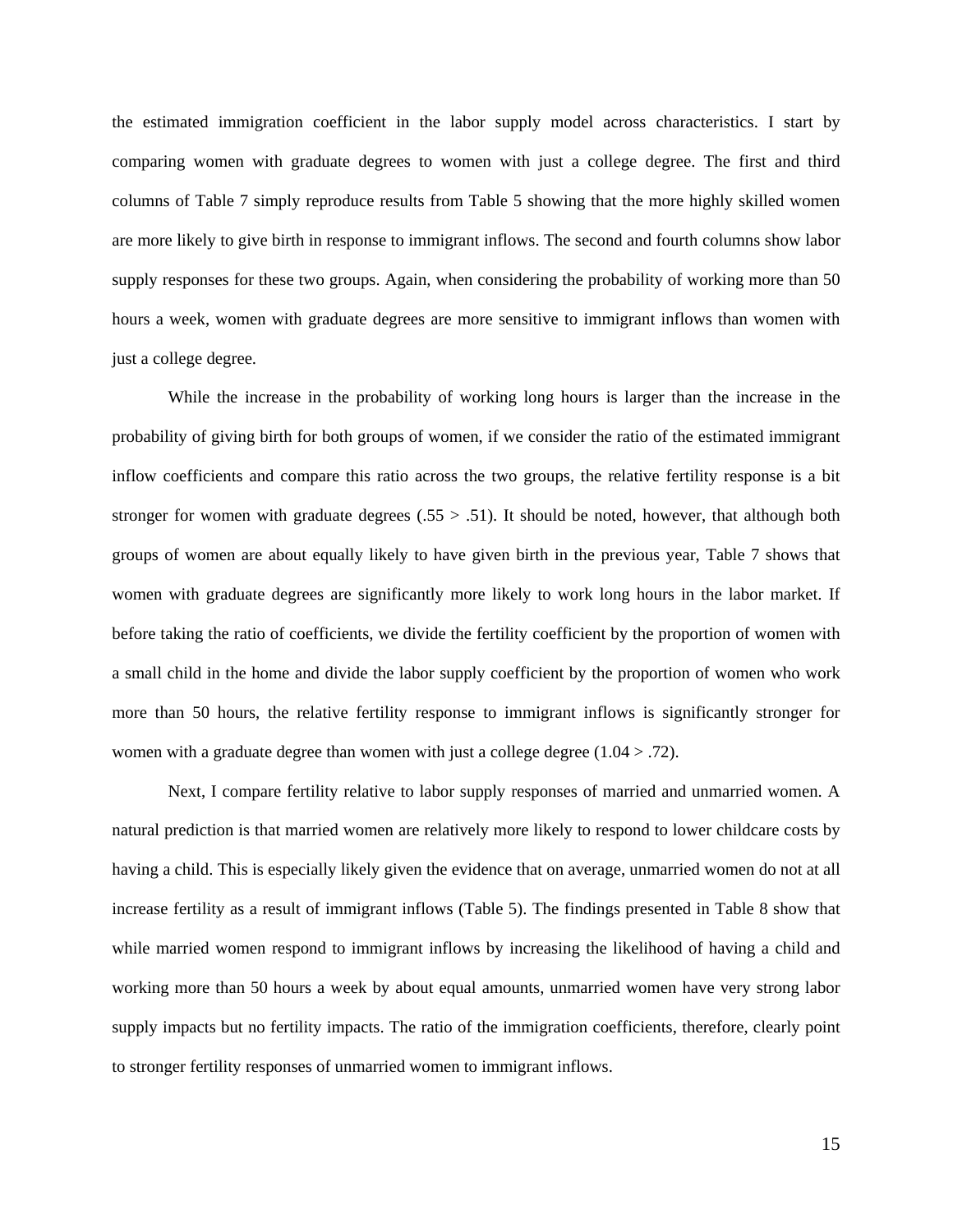The story is more complicated, however, when estimated coefficients are weighted by the means of the dependent variables. Comparing the ratios shown in the last row of Table 8, we may conclude that the relative fertility responses of married women are not in fact stronger than those of unmarried women. Although there is reason to believe that coefficients should be weighted, I do not take the ratio constructed for unmarried women very seriously given that the fertility estimate is measured with a great deal of error and is not statistically different from zero. To further explore this issue, I redo the analysis after keeping only women with at least one child in the household in order to keep a sample that is likely to be more open to childbearing. As can be seen in Table 8, the sample size for the unmarried sample decreases a great deal, but the fertility response remains statistically insignificant and the labor supply response stays about the same. Taking the point estimates seriously, however, married women have stronger relative fertility responses to immigrant inflows than unmarried women regardless of whether estimated coefficients are weighted. Taken together, I view these results as suggestive that married women are more likely to respond immigrant inflows by increasing fertility than unmarried women, but large standard errors in the unmarried sample make it difficult to compare the coefficients with very much confidence.

 Finally, I conduct a similar analysis with the sample separated by age. As can be seen in Table 9, 27 to 31 year olds have the strongest relative fertility responses to immigrant inflows regardless of whether estimated coefficients are weighted by the means of the dependent variables. The 37 to 39 year olds have the second highest relative fertility responses while the 22 to 26 and 23 to 36 year olds have the weakest responses. I do not have a clear explanation for this nonlinear pattern, but it may be related to the fact that career paths depend critically on whether people work long hours at the start of their careers. At the same time, if women do not achieve their desired fertility by the age of 40, they most likely never will. Together, these forces may yield the interesting life-cycle patterns shown in Table 9.

 I also separated the sample by the number of children in the household, but again no clear patterns emerged from this analysis. In fact, the relationships depend critically on whether estimated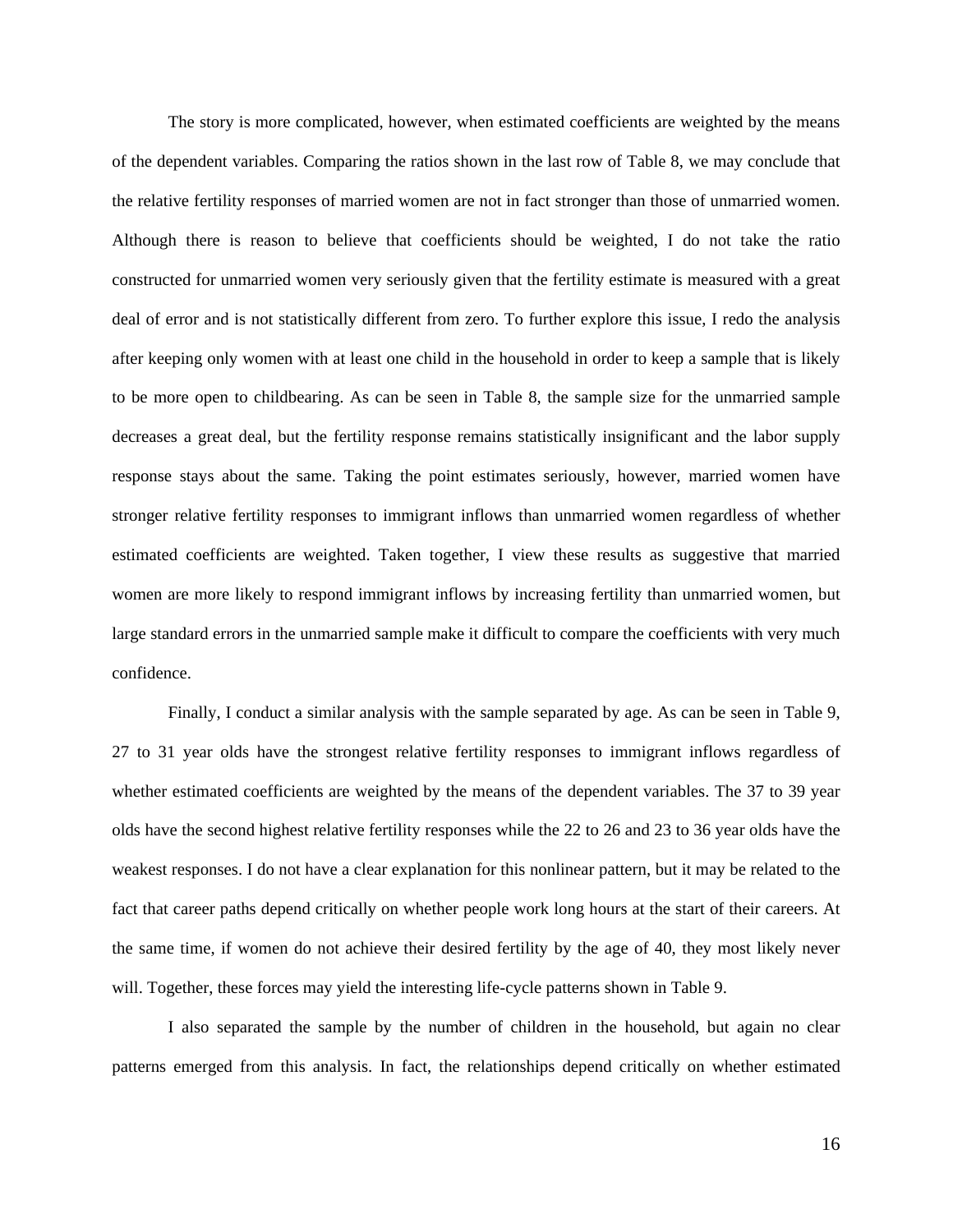coefficients are adjusted by the means of the dependent variables. I conclude therefore that the analysis by parity is inconclusive, and I have omitted it from the paper (results are, however, available upon request).

In conjunction, these results suggest that older women with graduate degrees have more constrained fertility choices than labor supply choices, at least when compared to other groups of women. If these women are also more likely to hit the so called glass ceiling in their career paths, then this analysis provides a potential explanation for women's continued under-representation in top positions in business and academia despite the many new family friendly policies over the years. While policies that make it easier to combine work and family (such as subsidized childcare) do tend to increase the amount of time women spend working in the labor market, they also tend to increase the likelihood of having more children. In fact, the analysis in this paper suggests that the very women who are most likely to break the glass ceiling are the ones whose fertility decisions are most likely to respond to changes in childcare costs, at least the changes induced by immigrant inflows.

# **7 Conclusion**

This paper builds on a growing body of work highlighting the potentially beneficial effects that immigration has on natives (Cortes 2008; Cortes and Tessada 2011; Barone and Mocetti 2011; Farre et al. 2011). In order to isolate a causal impact of immigration, I relied on a common instrumental variables approach to account for the simultaneity of the location decisions of new migrants with respect to local labor market conditions. Using settlement patterns predicted from historical enclaves as instruments, it was found that low-skilled immigration to the United States between 1980 and 2000 led to substantial reductions in the cost of market-provided child care. I found that how high-skilled native-born women responded with increases in fertility.

One limitation of the current analysis is that, due to the exclusion restrictions required by the instrumental variables approach, I could not analyze the impact of low-skilled immigration on U.S.-born Hispanic college graduates. One might expect a particularly strong complementarity between high-skilled native Hispanics and low-skilled migrants from Latin America. Similarly, low-skilled natives were not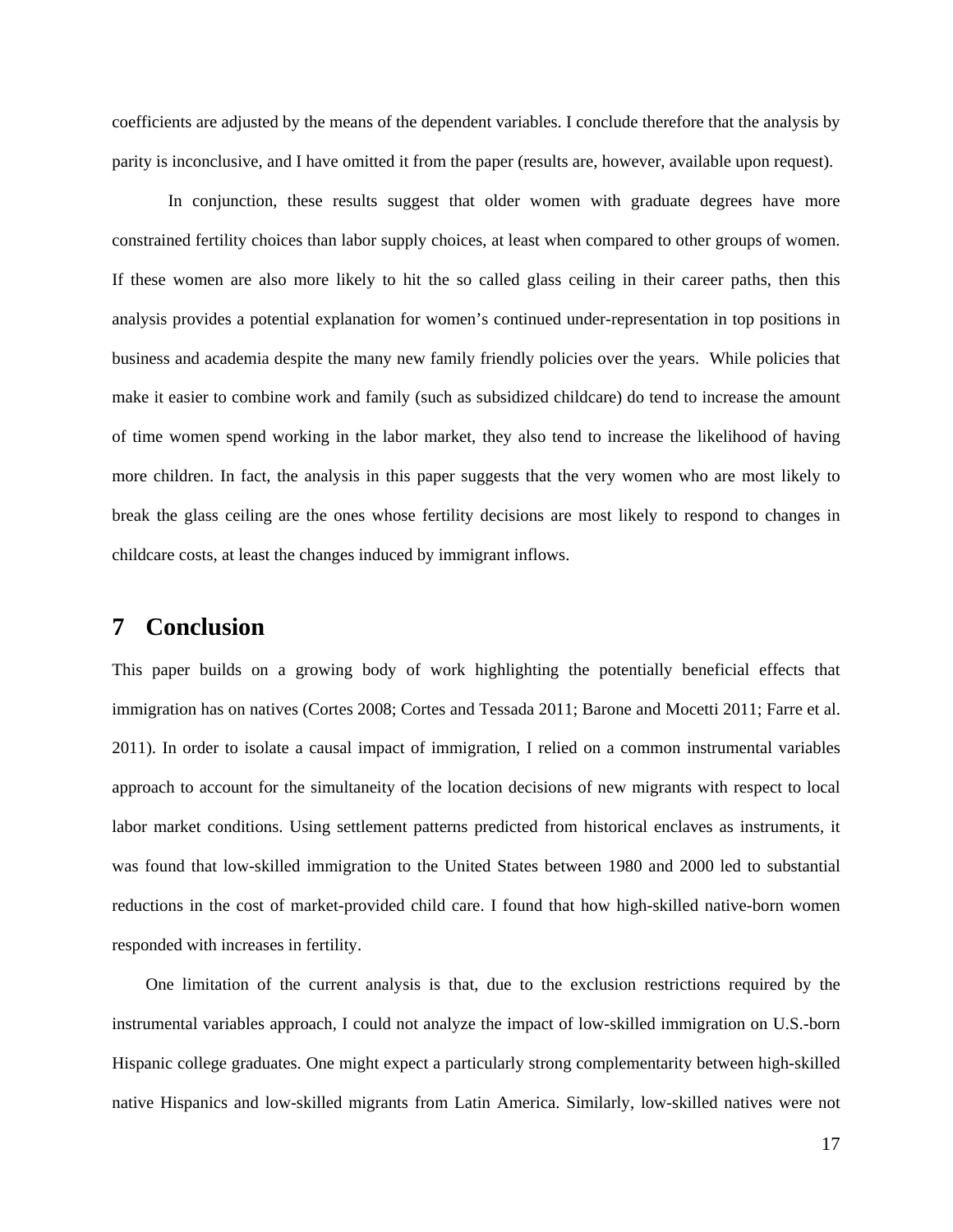included in the sample. The extent to which these groups have benefited from the increased availability and affordability of child care due to immigration remains a question for future research.

With respect to the highly-educated women that comprise our sample, the popular press has raised concerns about the so-called "Opt-out Revolution" (Belkin 2003; Wallis 2004) and women still being unable to "Have it All" (Slaughter 2012). These articles suggest that combining work and family responsibilities remains very difficult for women on the career track. By contrast, Goldin's (2004) assessment of detailed cohort data showed that, relative to older cohorts, women graduating from college in the 1980s have been significantly better able to combine both career and family. This paper suggests that women are in fact facing smaller tradeoffs when making fertility and labor supply decisions, and that this has, in part, been driven by the continuing flow of low-skilled immigrant workers into the United States.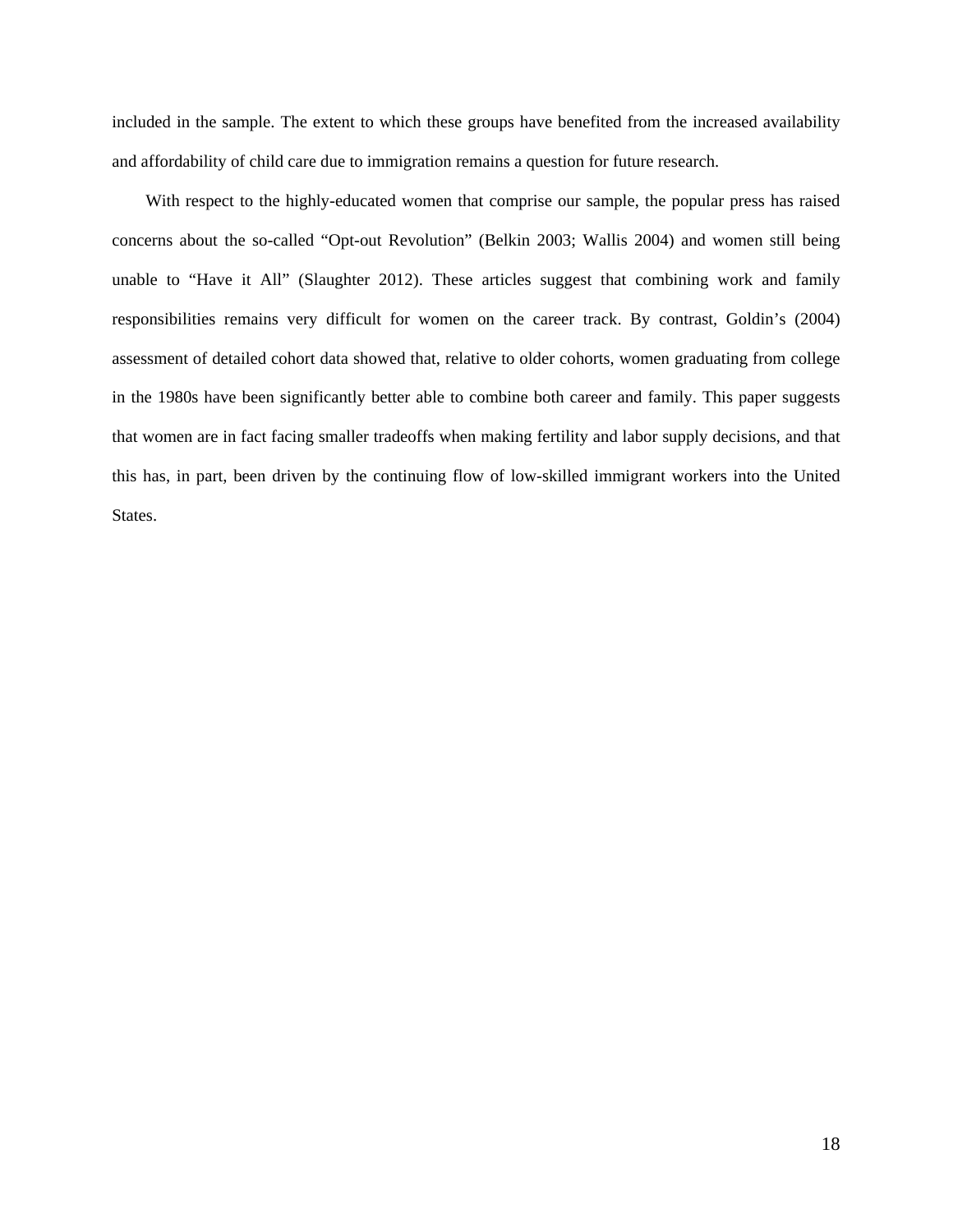#### **References**

- Anderson, Jenny. 2010. "Looking for Baby Sitters: Foreign Language a Must." *New York Times*, August 18.
- Baker, Michael, Jonathan Gruber, and Kevin Milligan. 2008. "Universal Child Care, Maternal Labor Supply, and Family Well-Being." *Journal of Political Economy* 116(4): 709-745.
- Bartel, Ann P. 1989. "Where Do the New U.S. Immigrants Live?" *Journal of Labor Economics* 7(4): 371- 91.
- Belkin, Lisa. 2003. "The Opt-Out Revolution." *New York Times Sunday Magazine*, October 26.
- Blau, David M., 2001. *The Child Care Problem: An Economic Analysis*. New York: Russell Sage Foundation.
- Blau, David M., and Alison P. Hagy. 1998. "The Demand for Quality in Child Care." *Journal of Political Economy* 106(1): 104-146.
- Blau, David M., and H. Naci Mocan. 2002. "The Supply of Quality in Child Care Centers." *Review of Economics and Statistics* 84(3): 483-496.
- Blau, David M., and Philip K. Robins. 1988. "Child-Care Costs and Family Labor Supply." *Review of Economics and Statistics* 70(3): 374-381.

. 1989. "Fertility, Employment, and Child-Care Costs." *Demography* 26(2): 287-299.

- Blundell, Richard W. and James L. Powell. 2004. "Endogeneity in Semiparametric Binary Response Models." *Review of Economic Studies* 71(3): 655-679.
- Borjas, George J. 2003. "The Labor Demand Curve *is* Downward Sloping: Reexamining the Impact of Immigration on the Labor Market." *Quarterly Journal of Economics* 118(4): 1335-1374.
- Card, David. 2001. "Immigrant Inflows, Native Outflows, and the Local Labor Market Impacts of Higher Immigration." *Journal of Labor Economics* 19(1): 22-64.
- Cascio, Elizabeth. 2009. "Public Preschool and Maternal Labor Supply: Evidence from the Introduction of Kindergartens into American Public Schools." *Journal of Human Resources* 44(1): 140-170.
- Connelly, Rachel. (1992). "The Effect of Child Care Costs on Married Women's Labor Force Participation." *Review of Economics and Statistics* 74(1): 83-90.
- Cortes, Patricia. 2008. "The Effect of Low-Skilled Immigration on U.S. Prices: Evidence from CPI Data." *Journal of Political Economy* 114(3): 381-422.
- Cortes, Patricia, and Jose Tessada. 2011. "Low-Skilled Immigration and the Labor Supply of Highly Educated Women." *American Economic Journal: Applied Economics* 3(3): 88-123.
- Engelhardt, Henriette, Tomas Kögel, and Alexia Prskawetz. 2004. "Fertility and Women's Employment Reconsidered: A Macro-Level Time-Series Analysis for Developed Countries, 1960-2000." *Population Studies* 58(1): 109-120.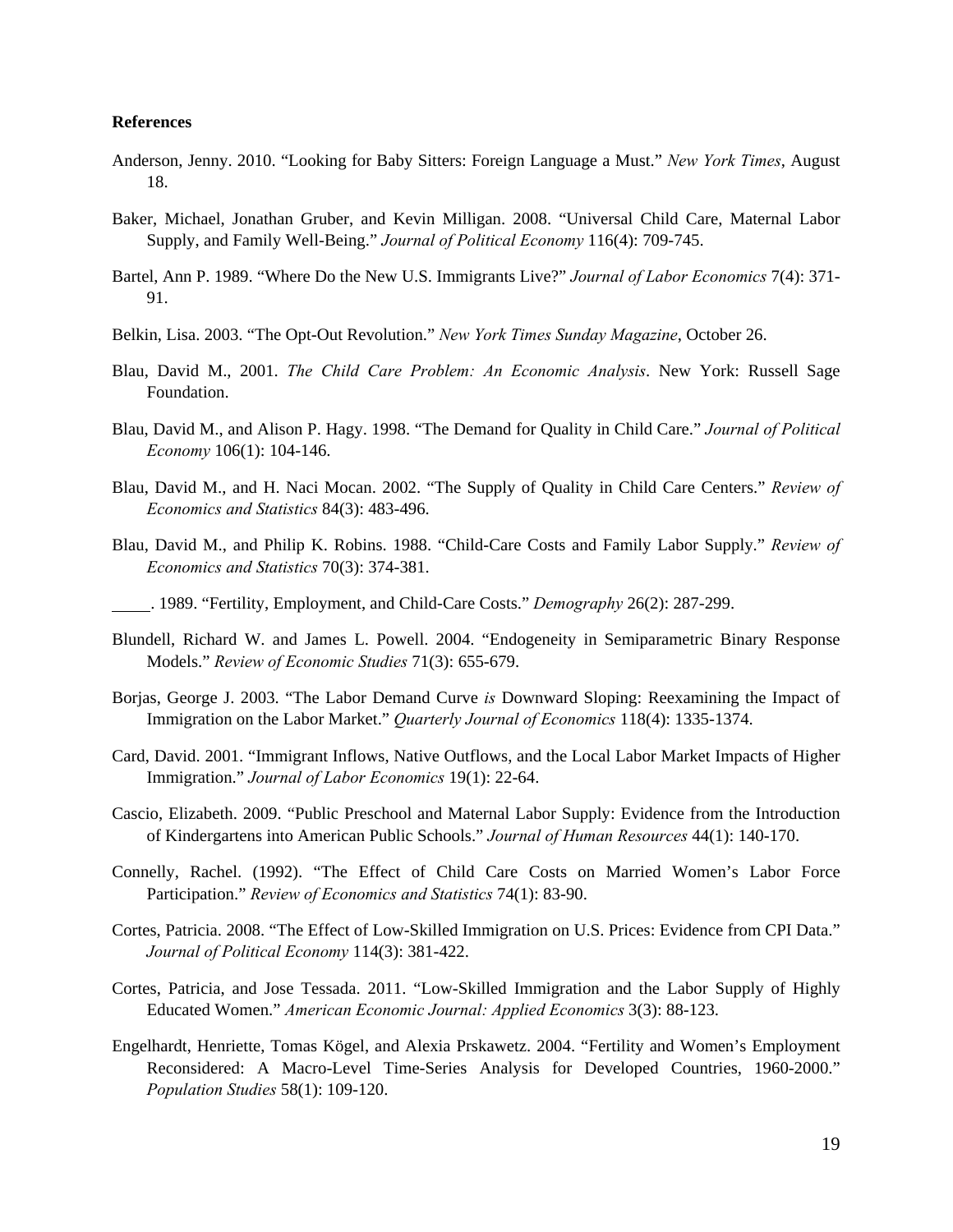- Farré, Lídia, Libertad Gonzalez, and Francesc Ortega. 2009. "Immigration, Family Responsibilities and the Labor Supply of Skilled Native Women." Discussion Paper 4265. Institute for the Study of Labor (IZA).
- Furtado, Delia, and Heinrich Hock. 2010. "Low-Skilled Immigration and Work-Fertility Tradeoffs Among High-Skilled US Natives." *American Economic Review* 100(2): 224-228.
- Friedberg, Rachel and Jennifer Hunt. 1995. "The Impact of Immigrants on Host Country Wages, Employment and Growth." *Journal of Economic Perspectives* 9(2): 23-44.
- Gonzalez, Libertad, 2011. "The Effects of a Universal Child Benefit," IZA Discussion Papers 5994, Institute for the Study of Labor (IZA).
- Greenwood, Jeremy, Ananth Seshadri and Mehmet Yorukoglu. 2005. "Engines of Liberation." *Review of Economic Studies* 72(1): 109-133.
- Hazan, Moshe and Hosny Zoabi. 2011. "Do Highly Educated Women Choose Smaller Families?" CEPR Discussion Papers 8590, C.E.P.R. Discussion Papers.
- Helburn, Suzanne W., and Carollee Howes. 1996. "Child Care Cost and Quality." *The Future of Children* 6(2): 62-82
- Hotz, V. Joseph, and M. Rebecca Kilburn. 1991. "The Demand for Child Care and Child Care Costs: Should We Ignore Families with Non-Working Mothers?" Discussion Paper 91-11. Population Research Center, University of Chicago.
- Hotz, V. Joseph, Jacob Alex Klerman, and Robert J. Willis. 1997. "The Economics of Fertility in Developed Countries." Ch. 7 in *Handbook of Population and Family Economics*, Vol. 1, Mark R. Rosenzweig and Oded Stark (eds). Amsterdam, New York, and Oxford: Elsevier, 275-347.
- Miriam King, Steven Ruggles, J. Trent Alexander, Sarah Flood, Katie Genadek, Matthew B. Schroeder, Brandon Trampe, and Rebecca Vick. 2010. Integrated Public Use Microdata Series, Current Population Survey: Version 3.0. [Machine-readable database]. Minneapolis: University of Minnesota.
- Khananusapkul, Phanwadee (2004). "Do Low-Skilled Female Immigrants Increase the Labor Supply of Skilled Native Women?" Ph.D. Dissertation, Harvard University, Cambridge, MA.
- Lehrer, Evelyn L., and Seiichi Kawasaki. 1985. "Child Care Arrangements and Fertility: An Analysis of Two-Earner Households." *Demography* 22(4): 499-513.
- Mason, Karen Oppenheim and Karent Kuhithau. 1992. "The Perceived Impact of Child Care Costs on Women's Labor Supply and Fertility." *Demography* 29(4): 523-43.
- Mörk, Eva, Anna Sjögren, and Helena Svaleryd. 2009. "Cheaper Child Care, More Children." Working Paper 782. Research Institute of Industrial Economics.
- Shang, Qingyan and Bruce A. Weinberg. 2009. "Opting for Families: Recent Trends in the Fertility of Highly Educated Women," NBER Working Paper 15074.
- Slaughter, Ann-Marie. 2012. "Why Women Still Can't Have it All." *The Atlantic*. July/August.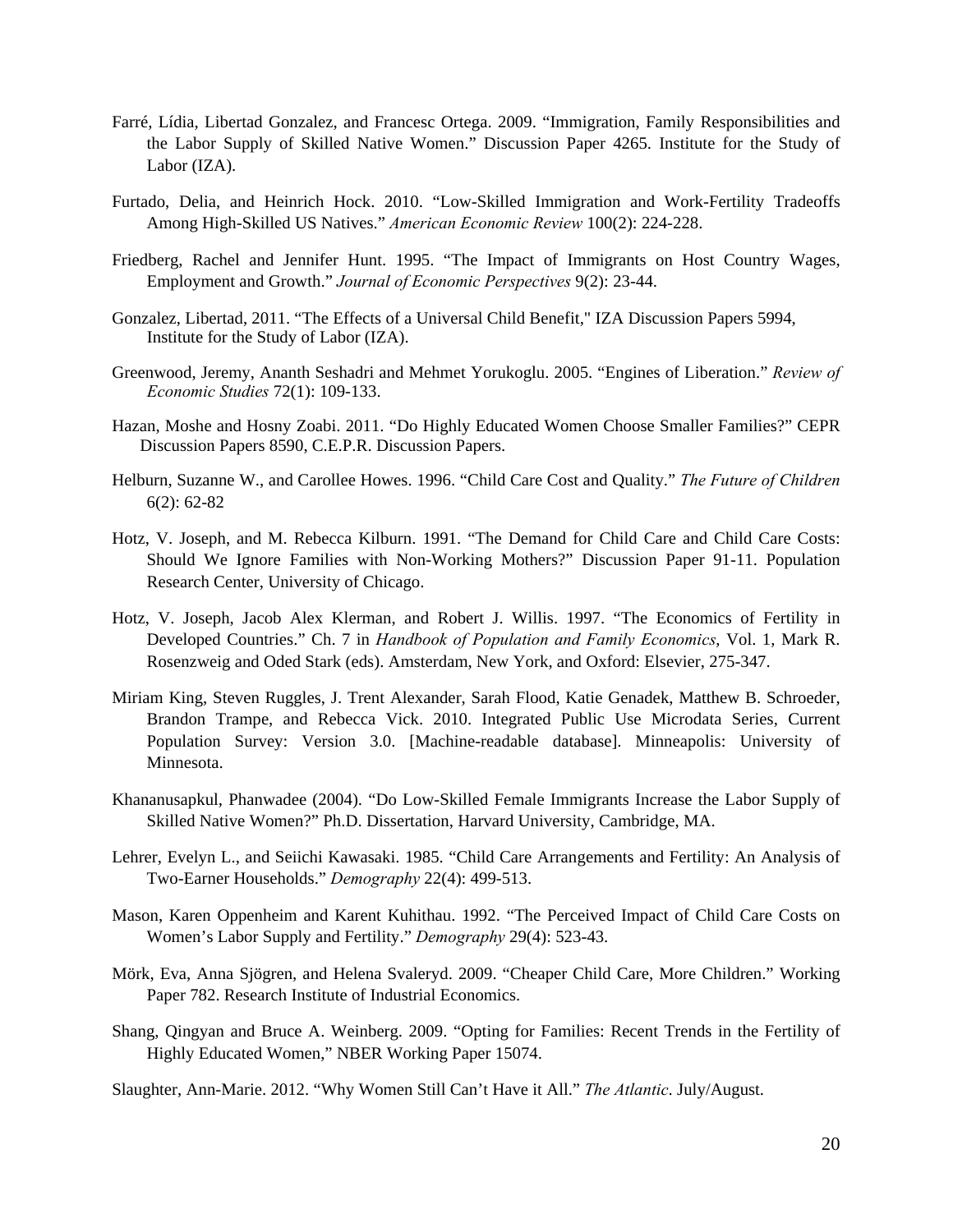- Steven Ruggles, J. Trent Alexander, Katie Genadek, Ronald Goeken, Matthew B. Schroeder, and Matthew Sobek. 2010. Integrated Public Use Microdata Series: Version 5.0 [Machine-readable database]. Minneapolis: University of Minnesota.
- Stolzenberg, Ross M and Linda J. Waite. 1984. "Local Labor Markets, Children and Labor Force Participation of Wives." *Demography* 21(2): 157-170.
- Stycos, J. Mayone, and Robert H. Weller. 1967. "Female Working Roles and Fertility." Demography 4(1): 210-217.
- Wallis, Claudia. 2004. "The Case for Staying Home." *Tim*e, March 22.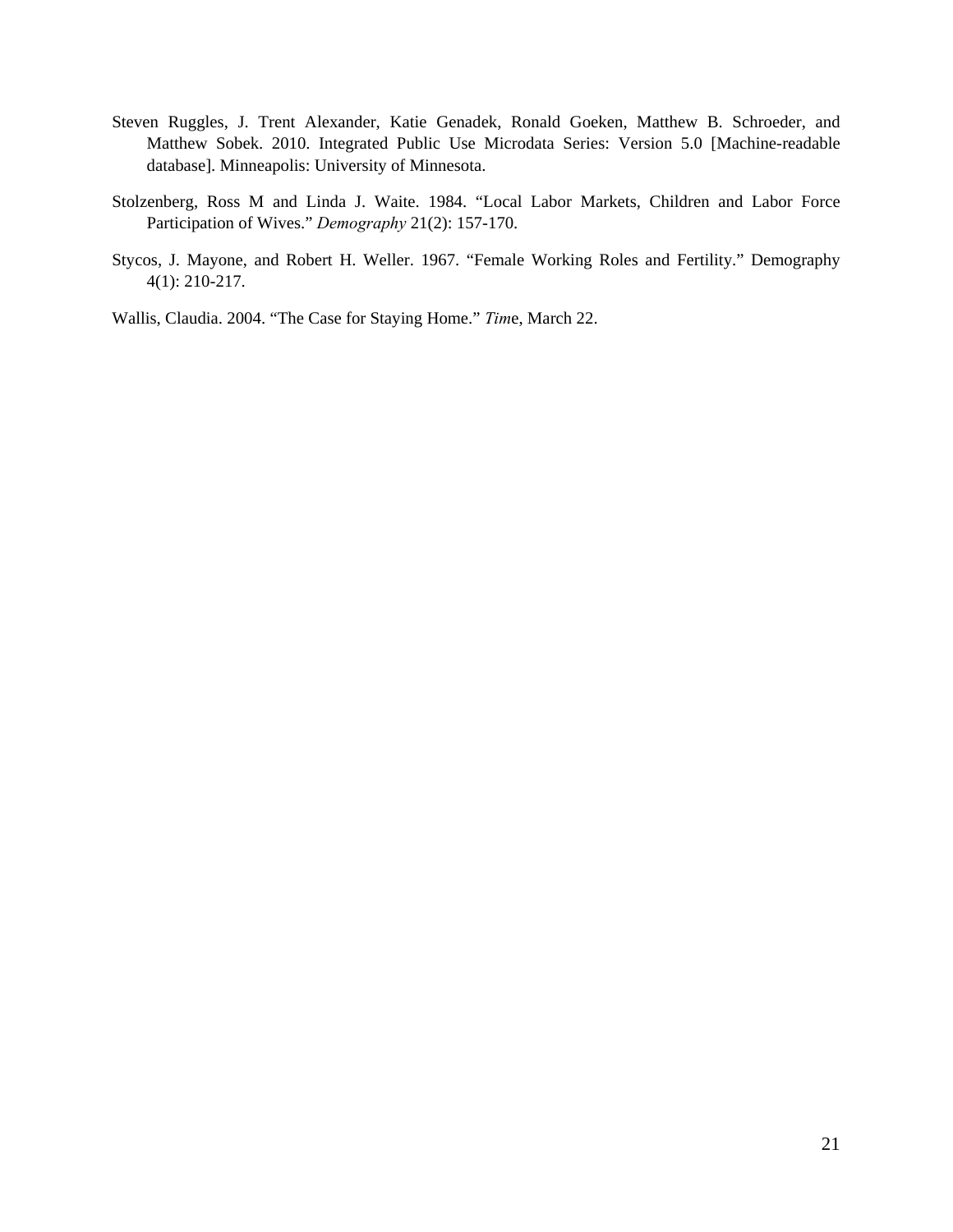|                                                               | Total  |           |        | Low Percent Immigrant |        | High Percent Immigrant |
|---------------------------------------------------------------|--------|-----------|--------|-----------------------|--------|------------------------|
|                                                               | Mean   | <b>SD</b> | Mean   | <b>SD</b>             | Mean   | SD                     |
| Child                                                         | 0.081  | 0.272     | 0.084  | 0.278                 | 0.075  | 0.263                  |
| Log Number of Working Age Low-Skilled Immigrants in MSA, Year | 10.99  | 1.714     | 10.024 | 1.254                 | 12.551 | 1.095                  |
| Log Number of Working Age Natives in MSA, Year                | 13.837 | 0.875     | 13.579 | 0.785                 | 14.255 | 0.85                   |
| Log Mean Income of Males with College in MSA, Year            | 10.753 | 0.488     | 10.674 | 0.47                  | 10.882 | 0.488                  |
| Proportion Black in Age Group, MSA, Year                      | 0.09   | 0.061     | 0.089  | 0.069                 | 0.091  | 0.045                  |
| Proportion Other Race in Age Group, MSA, Year                 | 0.02   | 0.048     | 0.009  | 0.01                  | 0.038  | 0.072                  |
| Proportion Married in Age Group, MSA, Year                    | 0.585  | 0.143     | 0.616  | 0.127                 | 0.535  | 0.153                  |
| Graduate Degree                                               | 0.271  | 0.445     | 0.263  | 0.44                  | 0.285  | 0.451                  |
| <b>Black</b>                                                  | 0.09   | 0.286     | 0.089  | 0.285                 | 0.091  | 0.287                  |
| <b>Other Race</b>                                             | 0.02   | 0.14      | 0.009  | 0.093                 | 0.038  | 0.191                  |
| Married                                                       | 0.585  | 0.493     | 0.616  | 0.486                 | 0.535  | 0.499                  |
| Age                                                           | 30.977 | 4.85      | 30.91  | 4.853                 | 31.087 | 4.844                  |

#### Table 1: Descriptive Statistics

Notes: The variable "child" takes the value one when a woman has a child with less than one year of age. The variable "Other Race" is equal to one if the person is non-white, non-black, and non-Hispanic. The low percent immigrant sample includes people residing in MSAs where the fraction foreign born is below the mean for the entire sample. The high percent immigrant sample includes people residing in MSAs where the fraction foreign born is at or above the mean for the entire sample.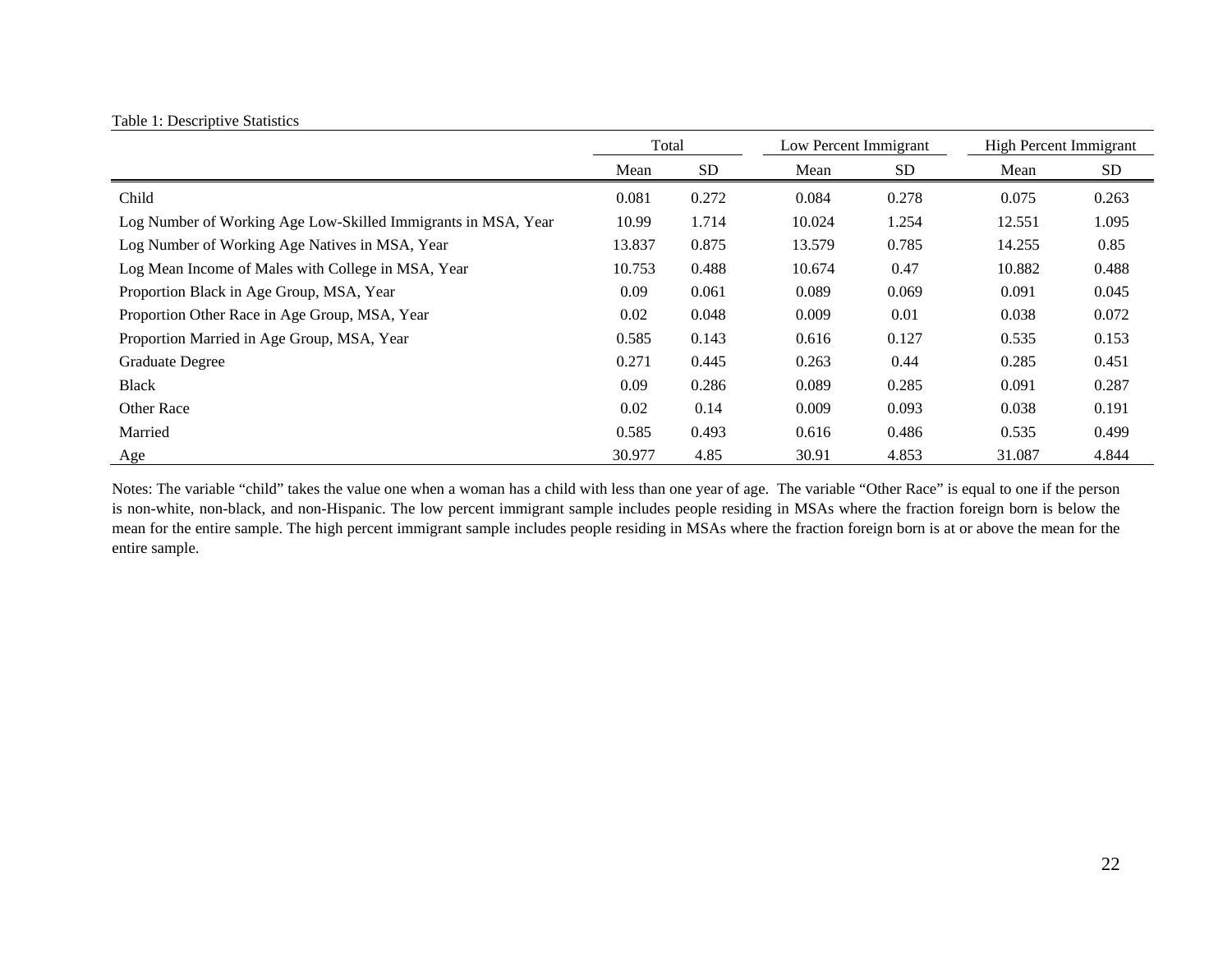Table 2: Baseline Regressions

| DEPENDENT VARIABLE: CHILD             | <b>OLS</b>  | <b>OLS</b>  | IV          |
|---------------------------------------|-------------|-------------|-------------|
|                                       | 1           | 2           | 3           |
|                                       |             |             |             |
| Log Number of Working Age Low-Skilled | $0.001**$   | $0.003**$   | $0.022***$  |
| Immigrants in MSA, Year               | (0.001)     | (0.002)     | (0.008)     |
| Log Number of Working Age Natives     | 0.001       | $-0.028***$ | $-0.054***$ |
| in MSA, Year                          | (0.001)     | (0.005)     | (0.014)     |
| Log Mean Income of Males with College | $0.011*$    | 0.008       | $-0.013$    |
| in MSA, Year                          | (0.006)     | (0.011)     | (0.018)     |
| Proportion Black in Age Group,        | $-0.033***$ | $0.110***$  | $0.064*$    |
| MSA, Year                             | (0.012)     | (0.033)     | (0.037)     |
| Proportion Other Race in Age Group,   | $-0.011$    | $-0.426***$ | $-0.398***$ |
| MSA, Year                             | (0.010)     | (0.092)     | (0.096)     |
| Proportion Married in Age Group,      | $0.083***$  | $0.184***$  | $0.195***$  |
| MSA, Year                             | (0.010)     | (0.018)     | (0.020)     |
| <b>Black</b>                          | $0.004***$  | $0.004***$  | $0.004**$   |
|                                       | (0.001)     | (0.001)     | (0.001)     |
| Other Race                            | $-0.005**$  | $-0.005**$  | $-0.005**$  |
|                                       | (0.002)     | (0.002)     | (0.002)     |
| <b>Graduate Degree</b>                | $0.005***$  | $0.004***$  | $0.005***$  |
|                                       | (0.001)     | (0.001)     | (0.001)     |
| Married                               | $0.129***$  | $0.129***$  | $0.129***$  |
|                                       | (0.001)     | (0.001)     | (0.002)     |
| Age Fixed Effects,                    | Yes         | Yes         | Yes         |
| <b>Year Fixed Effects</b>             | Yes         | Yes         | Yes         |
| <b>MSA Fixed Effects</b>              | No          | Yes         | Yes         |
| First Stage F (excluded instrument)   |             |             | 30.01       |
| N                                     | 525,255     | 525,255     | 482,260     |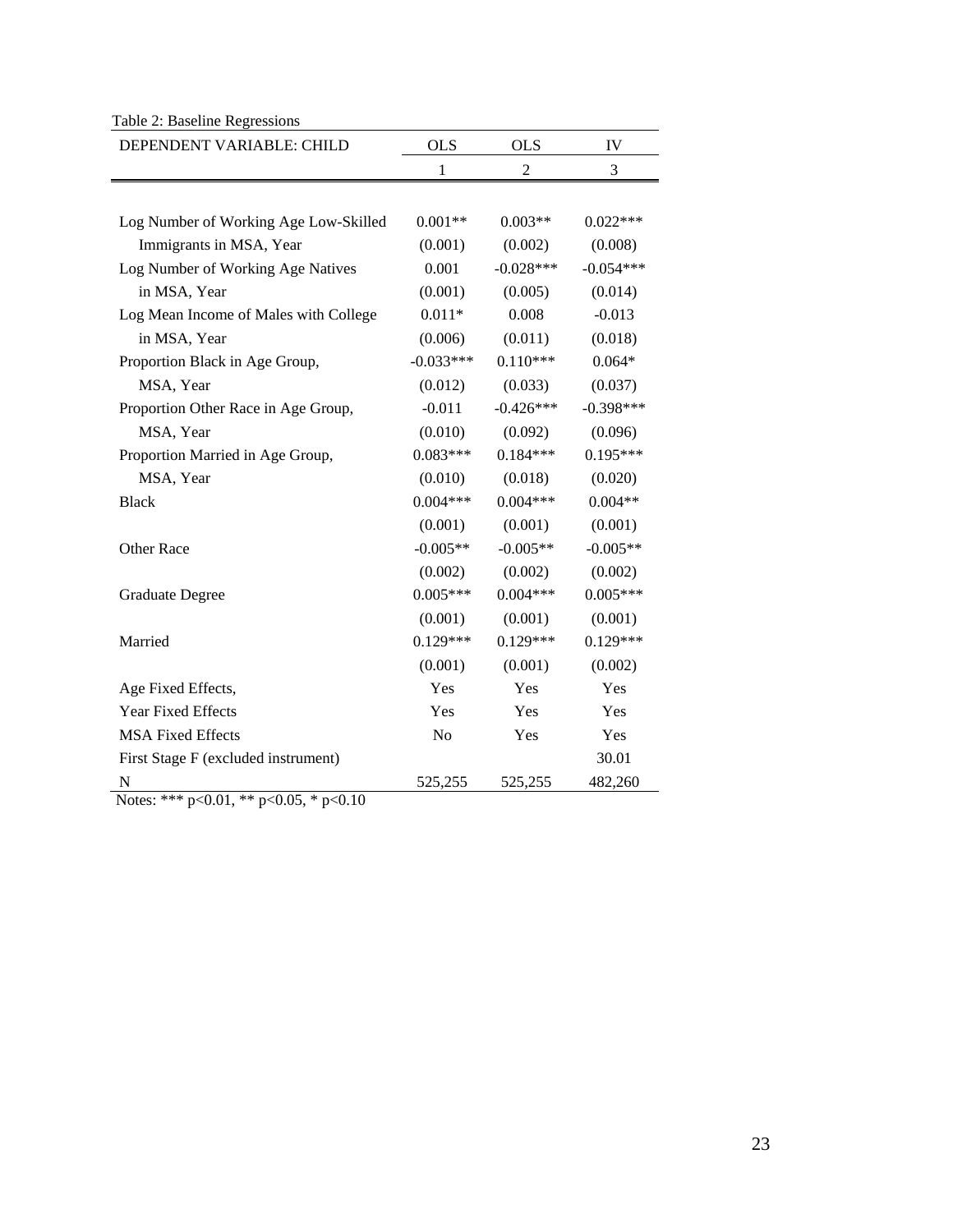Table 3: 2SLS Regressions by Age and Parity

| Panel A: Heterogeneity by Age                                                                                                                                         |                                         |                   |                   |                      |
|-----------------------------------------------------------------------------------------------------------------------------------------------------------------------|-----------------------------------------|-------------------|-------------------|----------------------|
| DEPENDENT VARIABLE: CHILD                                                                                                                                             | Age 22-27                               | Age 28-33         | Age 34-39         |                      |
|                                                                                                                                                                       |                                         |                   |                   |                      |
| Log Number of Working Age Low-Skilled                                                                                                                                 | $0.015*$                                | 0.015             | $0.013*$          |                      |
| Immigrants in MSA, Year                                                                                                                                               | (0.008)                                 | (0.012)           | (0.007)           |                      |
| $\mathbf N$                                                                                                                                                           | 131,076                                 | 182,234           | 168,950           |                      |
| Panel B: Heterogeneity by Parity                                                                                                                                      |                                         |                   |                   |                      |
|                                                                                                                                                                       |                                         |                   |                   |                      |
| DEPENDENT VARIABLE: CHILD                                                                                                                                             | $0 \text{ vs } 1 \text{ child}$         | $1 \text{ vs } 2$ | $2 \text{ vs } 3$ | $3 \text{ vs } 4$    |
|                                                                                                                                                                       |                                         | children          | children          | children             |
| Log Number of Working Age Low-Skilled                                                                                                                                 | $0.012**$                               | 0.020             | $0.031**$         | $0.079***$           |
| Immigrants in MSA, Year                                                                                                                                               | (0.005)                                 | (0.016)           | (0.015)           | (0.028)              |
| N<br>$\mathbf{M}$ $\mathbf{L}$ $\mathbf{L}$ $\mathbf{D}$ $\mathbf{I}$ $\mathbf{D}$ $\mathbf{A}$ $\mathbf{C}$ $\mathbf{L}$ $\mathbf{I}$ $\mathbf{L}$<br>$\blacksquare$ | 353,900<br>$\mathbf{1}$<br>$\mathbf{r}$ | 171,186           | 120,034           | 36,620<br>$\cdot$ .1 |

Notes: In Panel B, the first column shows results of regressions conducted on a sample with either zero or one child, the second column uses a sample of one or two children, the third column two or three children, and the last column three or four children. \*\*\* p<0.01, \*\* p<0.05, \* p<0.10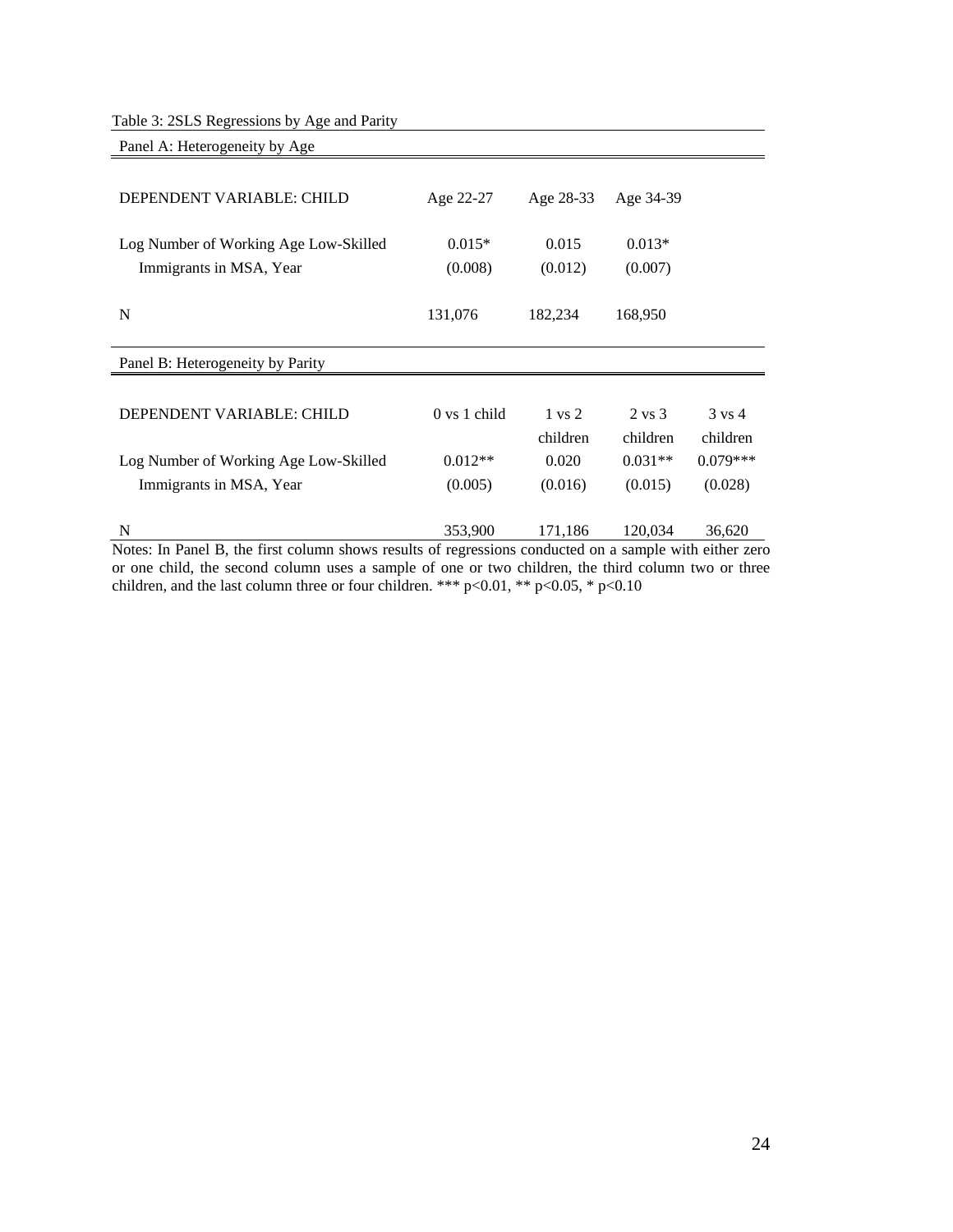### Table 4: 2SLS Regressions on Household Services Markets

| Table 4: 2SLS Regressions on Household Services Markets | Childcare      |                                               |                | Private Households                            |            | Food Services                                 |  |
|---------------------------------------------------------|----------------|-----------------------------------------------|----------------|-----------------------------------------------|------------|-----------------------------------------------|--|
|                                                         | Median<br>Wage | Proportion of<br>Labor Force in<br>Occupation | Median<br>Wage | Proportion of<br>Labor Force in<br>Occupation |            | Proportion of<br>Labor Force in<br>Occupation |  |
| Log Number of Working Age Low-Skilled                   | $-0.136**$     | 0.000                                         | $-0.023$       | $-0.001$                                      | $-0.013$   | $0.007**$                                     |  |
| Immigrants in MSA, Year                                 | (0.060)        | (0.001)                                       | (0.052)        | (0.001)                                       | (0.031)    | (0.003)                                       |  |
| Log Number of Working Age Natives                       | $0.257***$     | $-0.002$                                      | 0.044          | $-0.002$                                      | 0.049      | $-0.015***$                                   |  |
| in MSA, Year                                            | (0.099)        | (0.001)                                       | (0.084)        | (0.002)                                       | (0.051)    | (0.005)                                       |  |
| Log Mean Income of Males with College                   | $0.591***$     | $-0.005**$                                    | $0.380***$     | $-0.004$                                      | $0.493***$ | $-0.022***$                                   |  |
| in MSA, Year                                            | (0.177)        | (0.002)                                       | (0.120)        | (0.003)                                       | (0.102)    | (0.007)                                       |  |
| <b>Year Fixed Effects</b>                               | Yes            | Yes                                           | Yes            | Yes                                           | Yes        | Yes                                           |  |
| <b>MSA Fixed Effects</b>                                | Yes            | Yes                                           | Yes            | Yes                                           | Yes        | Yes                                           |  |
| First Stage F (excluded instrument)                     | 22.79          | 22.79                                         | 22.79          | 22.79                                         | 22.79      | 22.79                                         |  |
| N                                                       | 304            | 304                                           | 304            | 304                                           | 304        | 304                                           |  |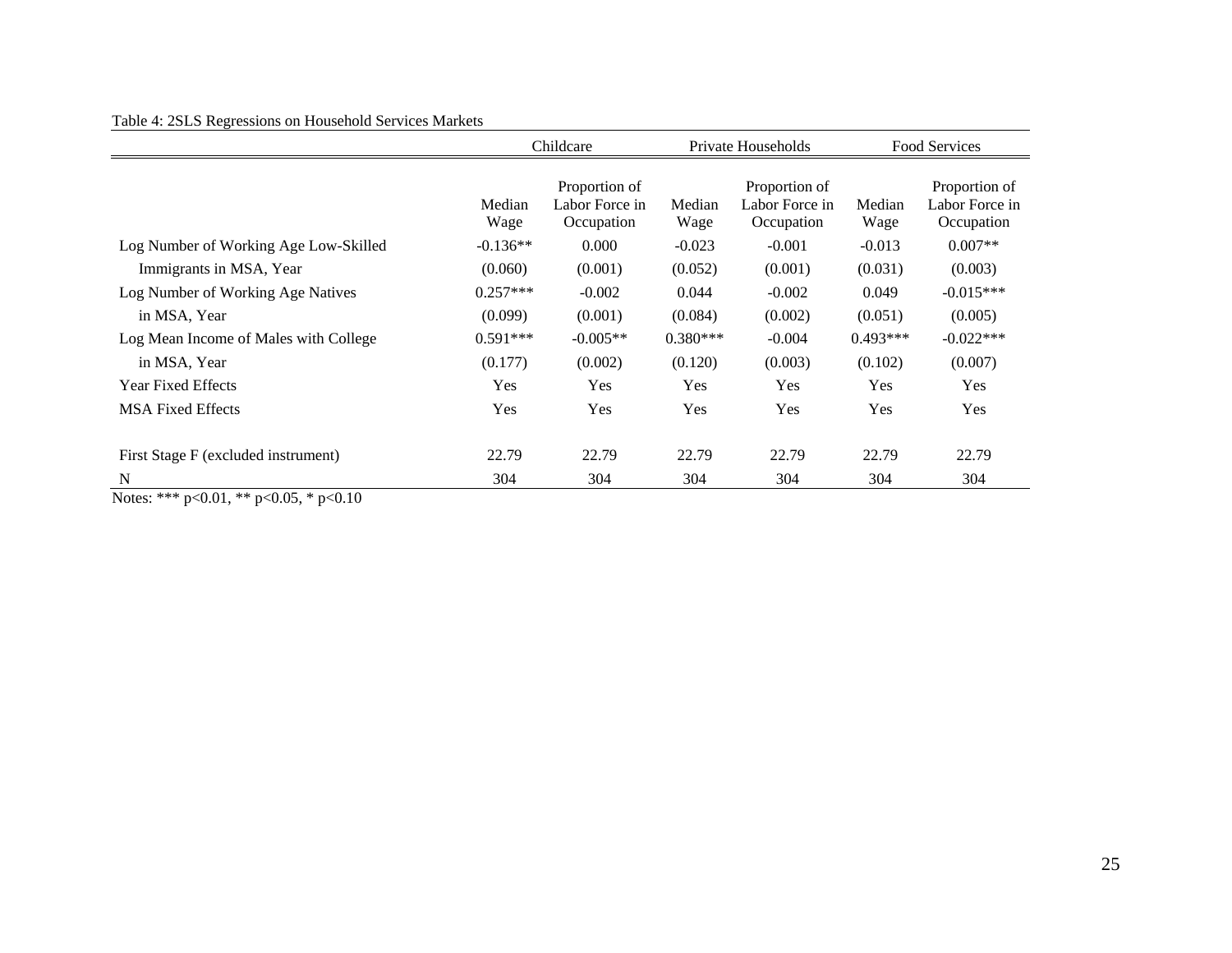Table 5: 2SLS Regressions by Education, Marital Status, and Race

Panel A: Heterogeneity by Education and Marital Status

| DEPENDENT VARIABLE: CHILD                                        | Graduate<br>Degree   | College               | Married              | Unmarried        |
|------------------------------------------------------------------|----------------------|-----------------------|----------------------|------------------|
| Log Number of Working Age Low-Skilled<br>Immigrants in MSA, Year | $0.018**$<br>(0.008) | $0.030***$<br>(0.011) | $0.033**$<br>(0.013) | 0.002<br>(0.002) |
| N                                                                | 350,813              | 131,447               | 286,351              | 195,909          |
| Panel B: Heterogeneity by Race                                   |                      |                       |                      |                  |
| DEPENDENT VARIABLE: CHILD                                        |                      | White                 | <b>Black</b>         | Other            |
|                                                                  |                      | $0.023**$             | $-0.000$             | $-0.289$         |
| Log Number of Working Age Low-Skilled<br>Immigrants in MSA, Year |                      | (0.009)               | (0.021)              | (1.528)          |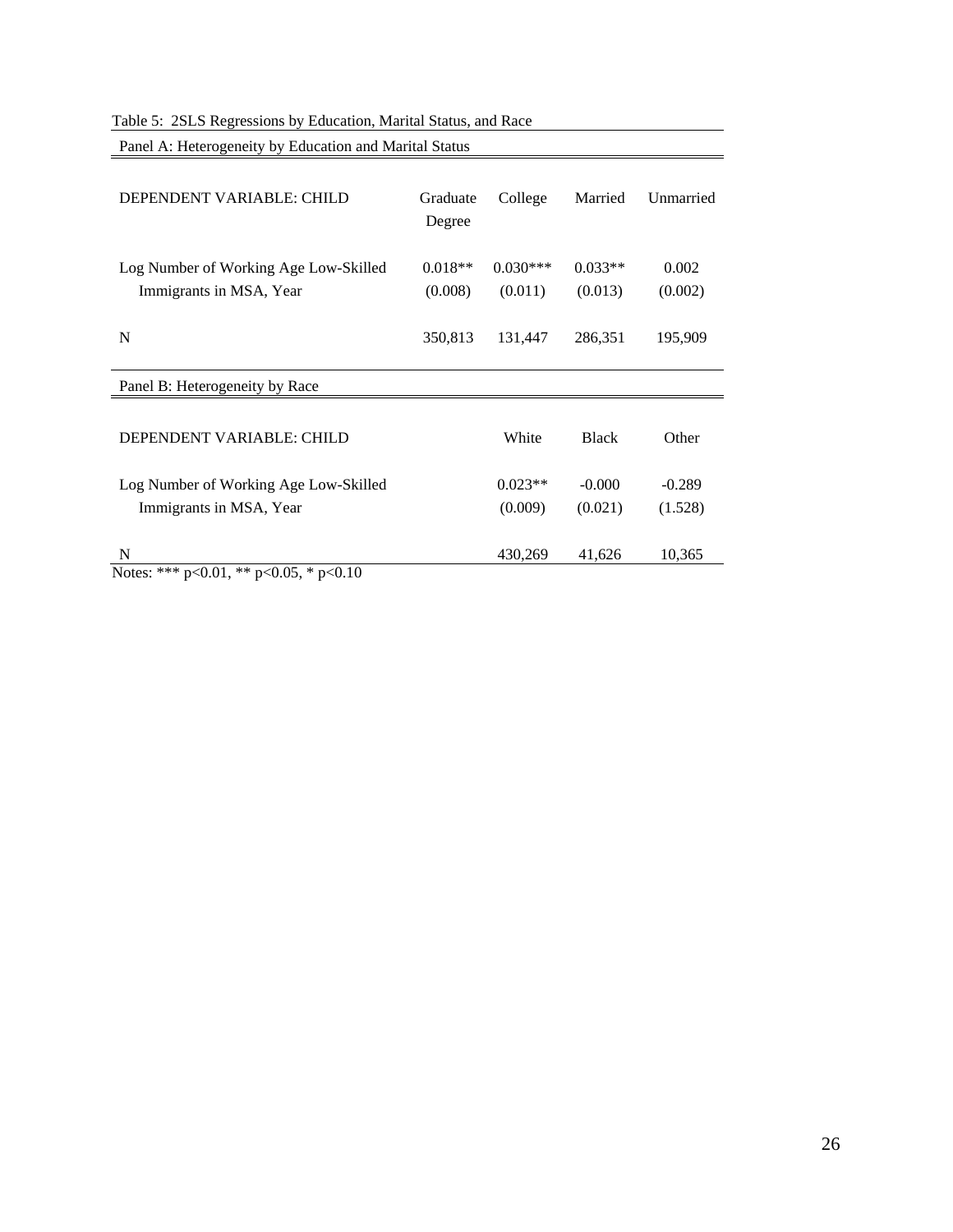Table 6: 2SLS Labor Supply Regressions

| DEPENDENT VARIABLE: USUAL HOURS       | More than 0 | 35 or more     | 40 or more  | 50 or more  |
|---------------------------------------|-------------|----------------|-------------|-------------|
| PER WEEK ARE                          | 1           | $\overline{2}$ | 3           | 4           |
| Log Number of Working Age Low-Skilled | $-0.035$    | $-0.014$       | $-0.001$    | $0.044***$  |
| Immigrants in MSA, Year               | (0.007)     | (0.010)        | (0.016)     | (0.012)     |
| Log Number of Working Age Natives     | $0.035***$  | $-0.026$       | $-0.064**$  | $-0.100***$ |
| in MSA, Year                          | (0.012)     | (0.019)        | (0.028)     | (0.022)     |
| Log Mean Income of Males with College | $0.035***$  | $-0.026$       | $-0.064**$  | $-0.100***$ |
| in MSA, Year                          | (0.012)     | (0.019)        | (0.028)     | (0.022)     |
| Proportion Black in Age Group,        | $0.193***$  | $0.171**$      | $0.207*$    | $-0.046$    |
| MSA, Year                             | (0.059)     | (0.085)        | (0.111)     | (0.069)     |
| Proportion Other Race in Age Group,   | $-0.657$    | $-1.114***$    | $-1.024***$ | $0.391***$  |
| MSA, Year                             | (0.138)     | (0.220)        | (0.209)     | (0.102)     |
| Proportion Married in Age Group,      | $-0.12$     | $-0.217***$    | $-0.204***$ | $-0.076***$ |
| MSA, Year                             | (0.003)     | (0.003)        | (0.003)     | (0.003)     |
| <b>Black</b>                          | $0.042***$  | $0.082***$     | $0.049***$  | $-0.059***$ |
|                                       | (0.003)     | (0.004)        | (0.008)     | (0.004)     |
| Other Race                            | 0.005       | $0.035***$     | $0.035***$  | $-0.003$    |
|                                       | (0.004)     | (0.007)        | (0.006)     | (0.007)     |
| <b>Graduate Degree</b>                | $0.060***$  | $0.064***$     | $0.058***$  | $0.061***$  |
|                                       | (0.002)     | (0.003)        | (0.003)     | (0.003)     |
| Married                               | $-0.12$     | $-0.217***$    | $-0.204***$ | $-0.076***$ |
|                                       | (0.003)     | (0.003)        | (0.003)     | (0.003)     |
| Age Fixed Effects,                    | Yes         | Yes            | Yes         | Yes         |
| Year Fixed Effects                    | Yes         | Yes            | Yes         | Yes         |
| <b>MSA Fixed Effects</b>              | Yes         | Yes            | Yes         | Yes         |
| Mean of Dependent Variable            | 0.881       | 0.707          | 0.628       | 0.127       |
| First Stage F (excluded instrument)   | 30.01       | 30.01          | 30.01       | 30.01       |
| $\mathbf N$                           | 482,260     | 482,260        | 482,260     | 482,260     |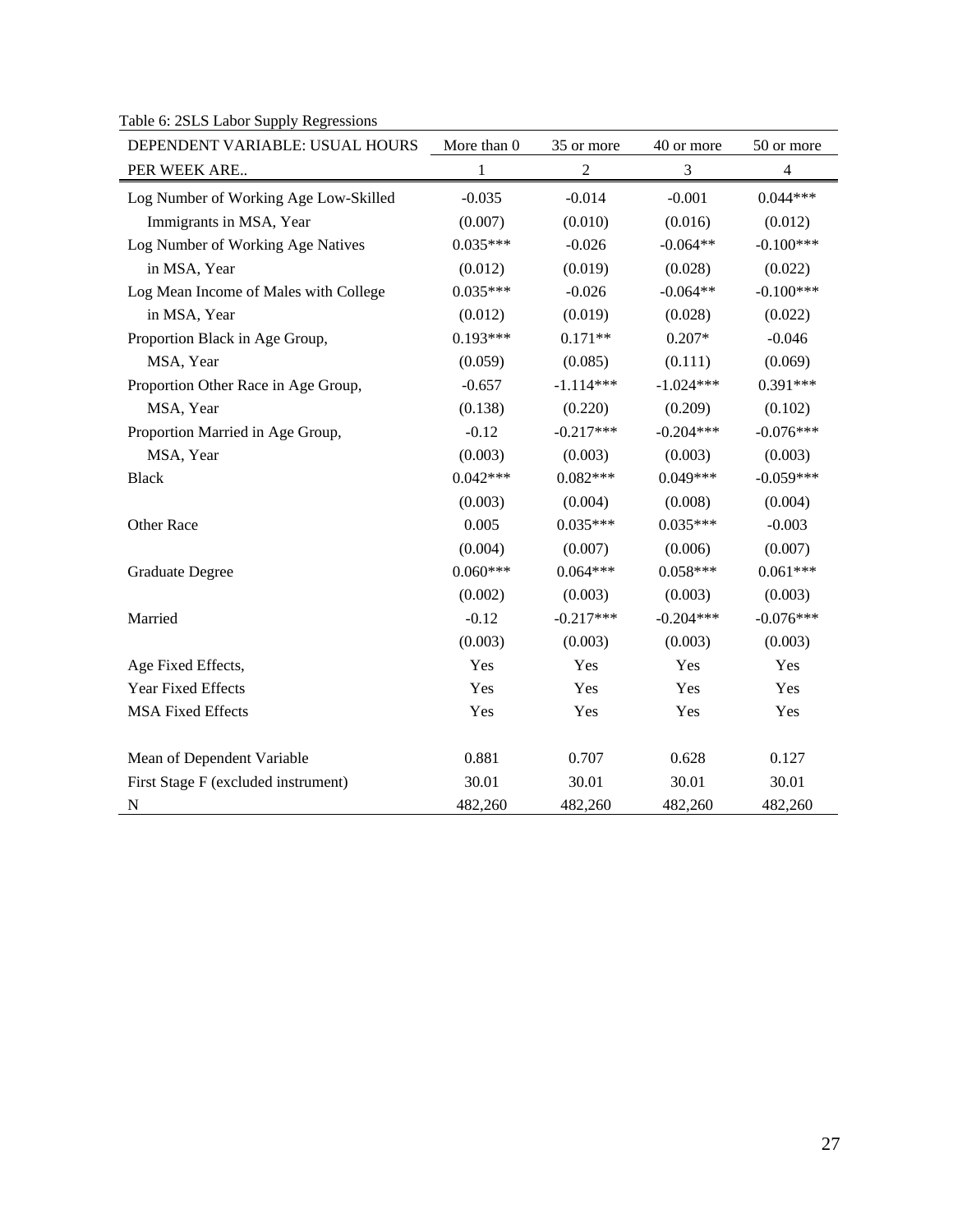|                                                             |            | Graduate Degree | College Only |               |  |
|-------------------------------------------------------------|------------|-----------------|--------------|---------------|--|
| DEPENDENT VARIABLE:                                         | Child      | Usually work    | Child        | Usually work  |  |
|                                                             |            | 50 hours plus   |              | 50 hours plus |  |
|                                                             |            | 2               | 3            | 4             |  |
| Log Number of Working Age Low-Skilled                       | $0.030***$ | $0.055***$      | $0.018**$    | $0.035***$    |  |
| Immigrants in MSA, Year                                     | (0.011)    | (0.018)         | (0.008)      | (0.011)       |  |
| N                                                           | 131,447    | 131,447         | 350,813      | 350,813       |  |
| Mean of Dependent Variable                                  | 0.086      | 0.164           | 0.0803       | 0.113         |  |
| Ratio of Effect on Fertility to Effect on                   |            |                 |              |               |  |
| Work                                                        |            | 0.55            |              | 0.51          |  |
| Ratio of Effect on Fertility to Effect on                   |            |                 |              |               |  |
| Work (adjusted by means of dependent)                       |            |                 |              |               |  |
| variable)<br>$0.01$ della<br>$\bigcap_{i=1}^n$<br>$\sim$ 10 |            | 1.04            |              | 0.72          |  |

| Table 7: 2SLS Fertility and Labor Supply Regressions by Education |  |  |
|-------------------------------------------------------------------|--|--|
|                                                                   |  |  |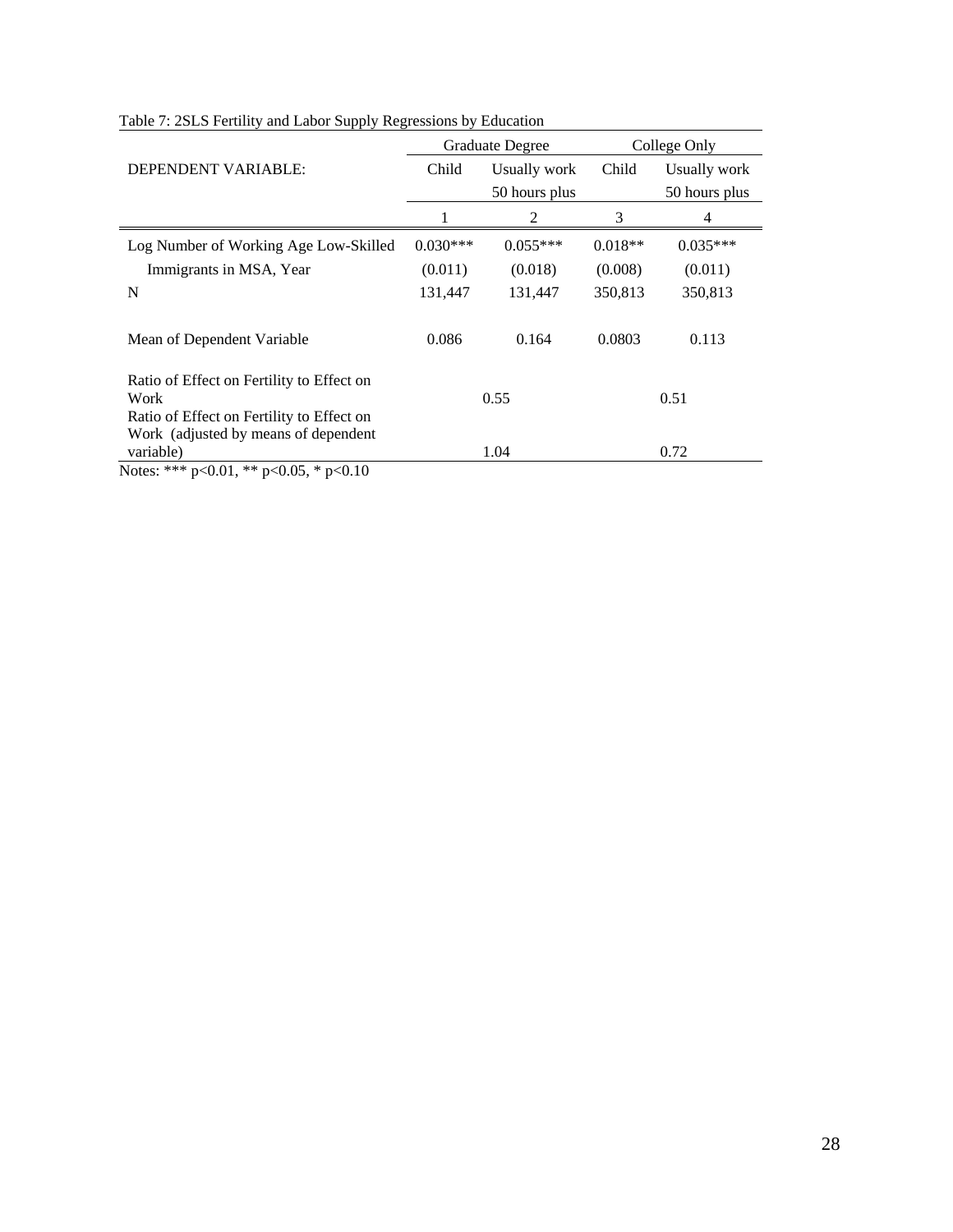|                                                          |           |                |         |               | At Least One Child in the Household |               |           |               |
|----------------------------------------------------------|-----------|----------------|---------|---------------|-------------------------------------|---------------|-----------|---------------|
|                                                          |           | Married        |         | Unmarried     |                                     | Married       | Unmarried |               |
| DEPENDENT VARIABLE:                                      | Child     | Usually work   | Child   | Usually work  | Child                               | Usually work  | Child     | Usually work  |
|                                                          |           | 50 hours plus  |         | 50 hours plus |                                     | 50 hours plus |           | 50 hours plus |
|                                                          |           | $\overline{2}$ | 3       | 4             | 5.                                  | 6             |           | 8             |
| Log Number of Working Age Low-Skilled                    | $0.033**$ | $0.030***$     | 0.002   | $0.062***$    | $0.028*$                            | $0.024***$    | 0.019     | $0.050*$      |
| Immigrants in MSA, Year                                  | (0.013)   | (0.010)        | (0.002) | (0.016)       | (0.016)                             | (0.008)       | (0.017)   | (0.030)       |
| N                                                        | 286,351   | 286,351        | 195,909 | 195,909       | 187,209                             | 187,209       | 22,383    | 22,383        |
| Mean of Dependent Variable                               | 0.134     | 0.101          | 0.006   | 0.165         | 0.0818                              | 0.127         | 0.0818    | 0.127         |
| Ratio of Effect on Fertility to Effect on<br>Work        |           | 1.1            |         | 0.03          |                                     | 1.17          |           | 0.38          |
| Ratio of Effect on Fertility to Effect on                |           |                |         |               |                                     |               |           |               |
| Work (adjusted by means of dependent                     |           |                |         |               |                                     |               |           |               |
| variable)<br>$0.01 \times 10^{-1}$ $0.07 \times 10^{-1}$ |           | 0.83           |         | 0.91          |                                     | 0.75          |           | 0.59          |

## Table 8: 2SLS Fertility and Labor Supply Regressions by Marital Status